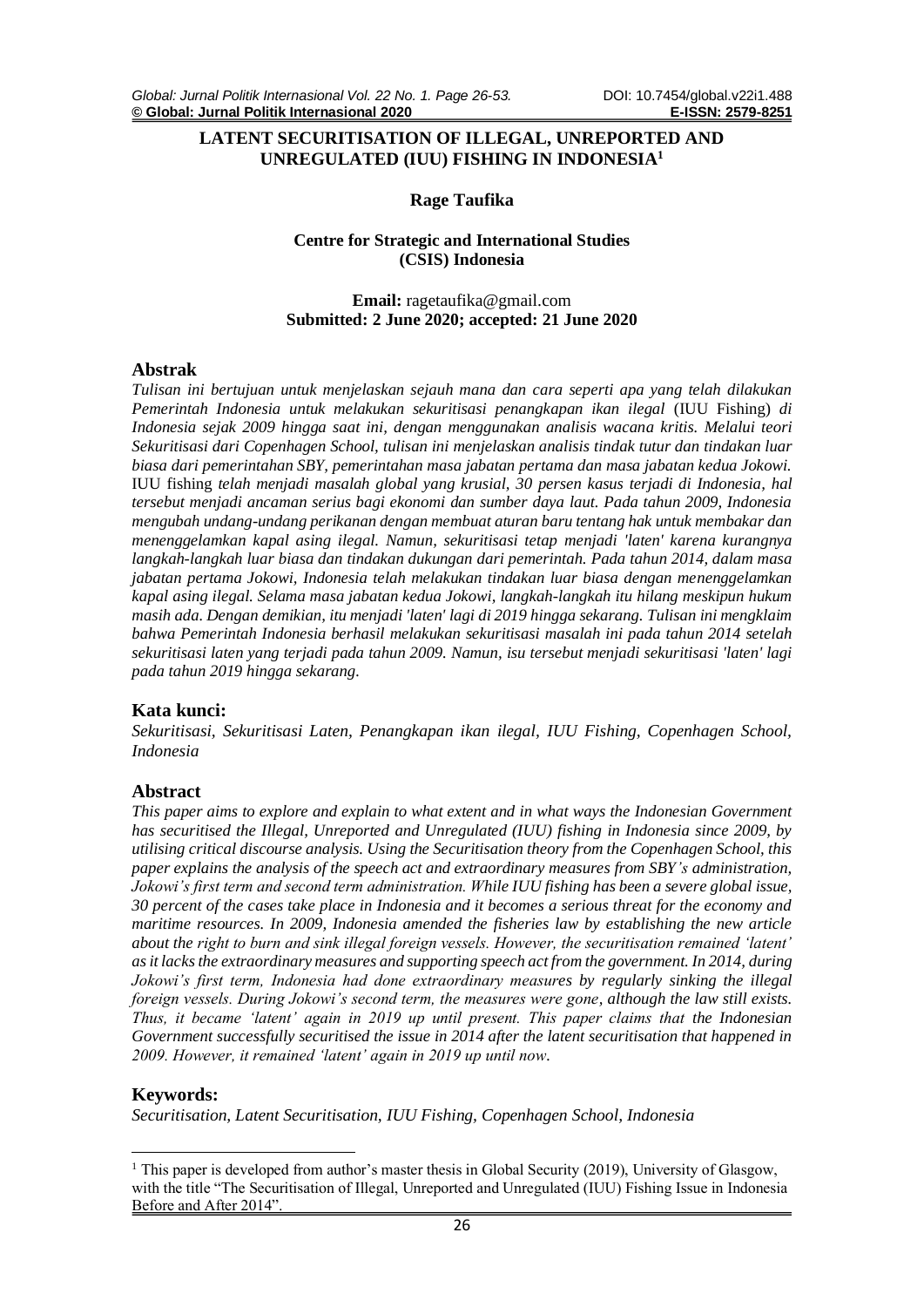# *INTRODUCTION*

Illegal, Unreported, and Unregulated (IUU) fishing activities have been a vital problem in Indonesian maritime history. As the largest archipelagic country that is dominated by ocean, the Fisheries Management Areas of the Republic of Indonesia (WPP-NRI) is vast. Based on the Food and Agriculture Organization's (FAO) records in 2014, Indonesia ranked second as the biggest marine fisheries producer in the world with 6 million tonnes of production (Fitra, 2016). It has consistently ranked second after China up to 2016 (FAO, 2018). Because of that, Indonesian maritime sector considerably contributes to Indonesian economy. Thus, losing the maritime resources caused by IUU fishing actions, has severe effects on its social, politics, and economic condition.

|            | <b>Production (Tonnes)</b> |            |            | % Variation          |            | Variation,        |
|------------|----------------------------|------------|------------|----------------------|------------|-------------------|
| Country    | Average<br>2005-2014       | 2015       | 2016       | 2005-<br>2014        | 2015<br>to | $2015$ to<br>2016 |
|            |                            |            |            | (average)<br>To 2016 | 2016       | (Tonnes)          |
| China      | 13.189.273                 | 15.314.000 | 15.246.234 | 15.6                 | $-0.4$     | $-67.766$         |
| Indonesia  | 5.074.932                  | 6.216.777  | 6.109.783  | 20.4                 | $-1.7$     | $-106.994$        |
| United     | 4.757.179                  | 5.019.399  | 4.897.322  | 2.9                  | $-2.4$     | $-122.077$        |
| States of  |                            |            |            |                      |            |                   |
| America    |                            |            |            |                      |            |                   |
| Russian    | 3.601.031                  | 4.172.073  | 4.466.503  | 24.0                 | 7.1        | 294.430           |
| Federation |                            |            |            |                      |            |                   |
| Peru       | 6.438.839                  | 4.786.551  | 3.774.887  | $-41.4$              | $-21.1$    | $-1.011.664$      |
| Excluding  | 989.918                    | 1.016.631  | 919.847    | $-7.1$               | $-9.5$     | $-96.784$         |
| Anchoveta  |                            |            |            |                      |            |                   |

Table 1. Major Marine Capture Producer Countries (2005-2016)

Source: The State of World Fisheries and Aquaculture 2018 (FAO, 2018).

By 2004, Indonesia has lost USD 2 billion each year due to IUU fishing (Perwita, 2004). While in 2016, Indonesian President, Joko Widodo (Jokowi) claimed that Indonesia lost USD 20 billion each year because of IUU fishing (Fitra, 2016). The data is different and changing every year since 2004, however, it is surely affecting the Indonesian economy. Not only affecting the economy, IUU fishing has also destroyed the maritime environment when some of the IUU fishers used unproper way to fish which would destroy coral reefs. Moreover, IUU fishers also violated the law by crossing the border without legal documents. Thus, it also violated Indonesian sovereignty, showing the vulnerability of the maritime borders. Given those bad impacts, IUU fishing is not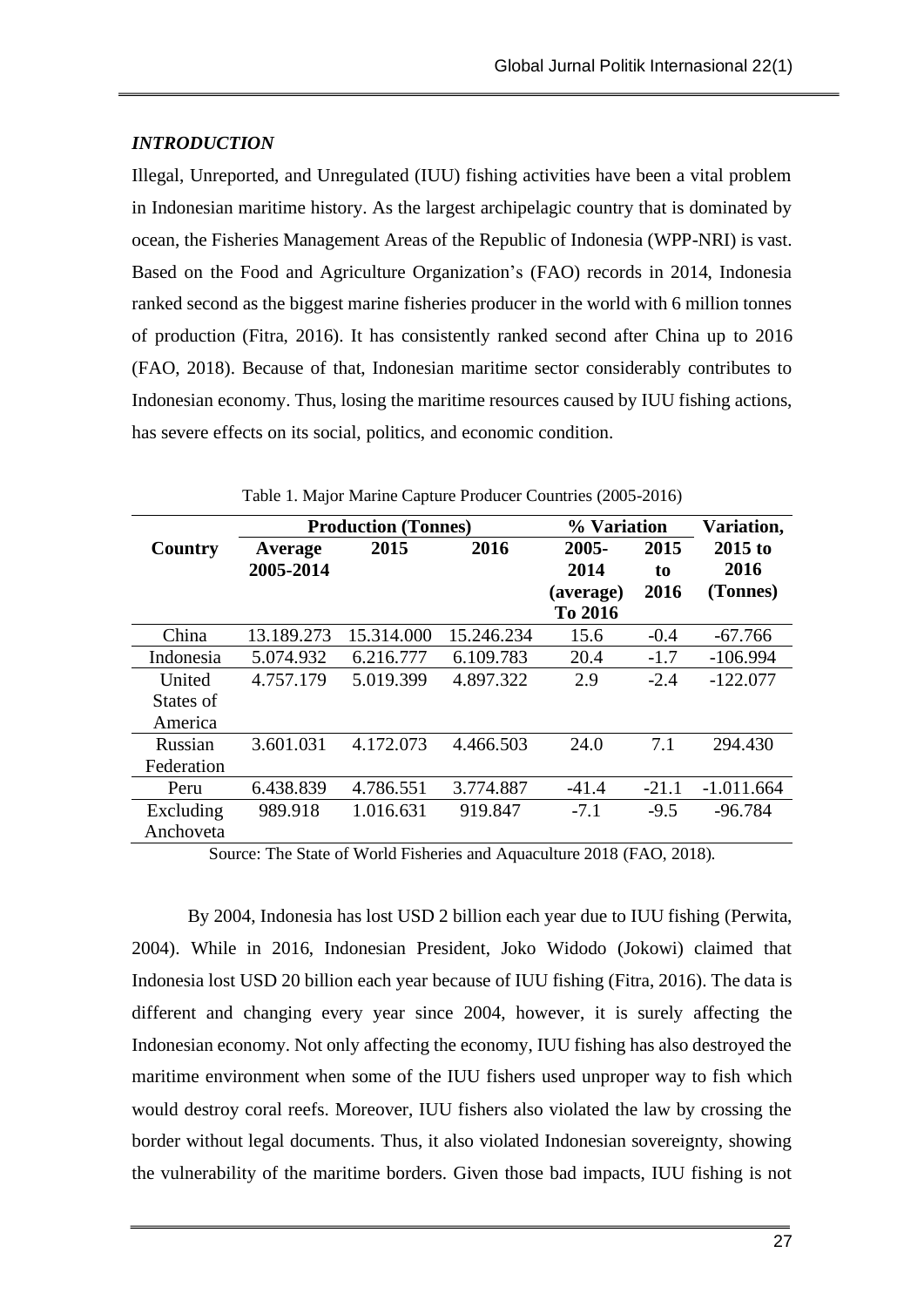just about maritime security, but also a part of economic security, environmental security, and national security.

IUU fishing issue is not unique to Indonesia. It has become a global issue that has terrible consequences for the affected countries. David A. Balton, the Deputy Assistant Secretary for Oceans and Fisheries of the U.S. Department of States, identified three main consequences of IUU fishing (OECD, 2004): (1) Reduced effectiveness of fisheries management; (2) Lost economic opportunities for legitimate fishers; and (3) Reduction in food security.

The consequences are affecting the country and it becomes a problematic issue. OECD (2004) stated that IUU fishing issue is a dynamic and multi-faceted problem with no single strategy that can reduce this issue, thus a concrete approach is needed at all levels: national, international, regional, and global. Some policies had been taken regionally, such as in European Union (EU) and the Association of Southeast Asian Nation (ASEAN). In 2010, one of the EU policies was a trade barrier that was given in the export and import sector, where they only allowed legal marine fisheries product only by the competent flag states to enter EU market (ec.europe.eu, 2010). In 2015, ASEAN implemented initiative through ASEAN Wildlife Enforcement Network (ASEAN-WEN) that involved police, customs, and environment organizations of ASEAN countries. It also addressed crucial issues through the Coral Triangle Initiative on Coral Reefs, Fisheries, and Food Security (CTI-CFF) as part of the multilateral partnership of six countries: Indonesia, Malaysia, Papua New Guinea, Philippines, Solomon Islands and Timor Leste (ASEAN, 2015).

In Indonesia, some policies and initiatives have been taken differently depending on the incumbent president and administration. In 2010, Indonesia set the priorities for 2010-2014 in community development and empowerment through programmes for small-scale fishers to address IUU fishing issue. Indonesia also prioritised a mitigation and adaptation strategy to climate change for the marine and fisheries sector, as well as to strengthen the systems to improve management and combat IUU fishing (FAO, 2020). These priorities seem to neglect the law that had been created in 2009.

In 2009, Indonesia amended the Fisheries Law No.45/2009. It was the second amendment after the first amendment in 2004. In this second amendment, Indonesia set an article to burn or sink illegal foreign fishing vessels. By setting a law to burn or sink these vessels, Indonesia showed its distinct effort to politicise the issue. However, not many vessels were sunken during SBY's administration in 2009-2014. It certainly shows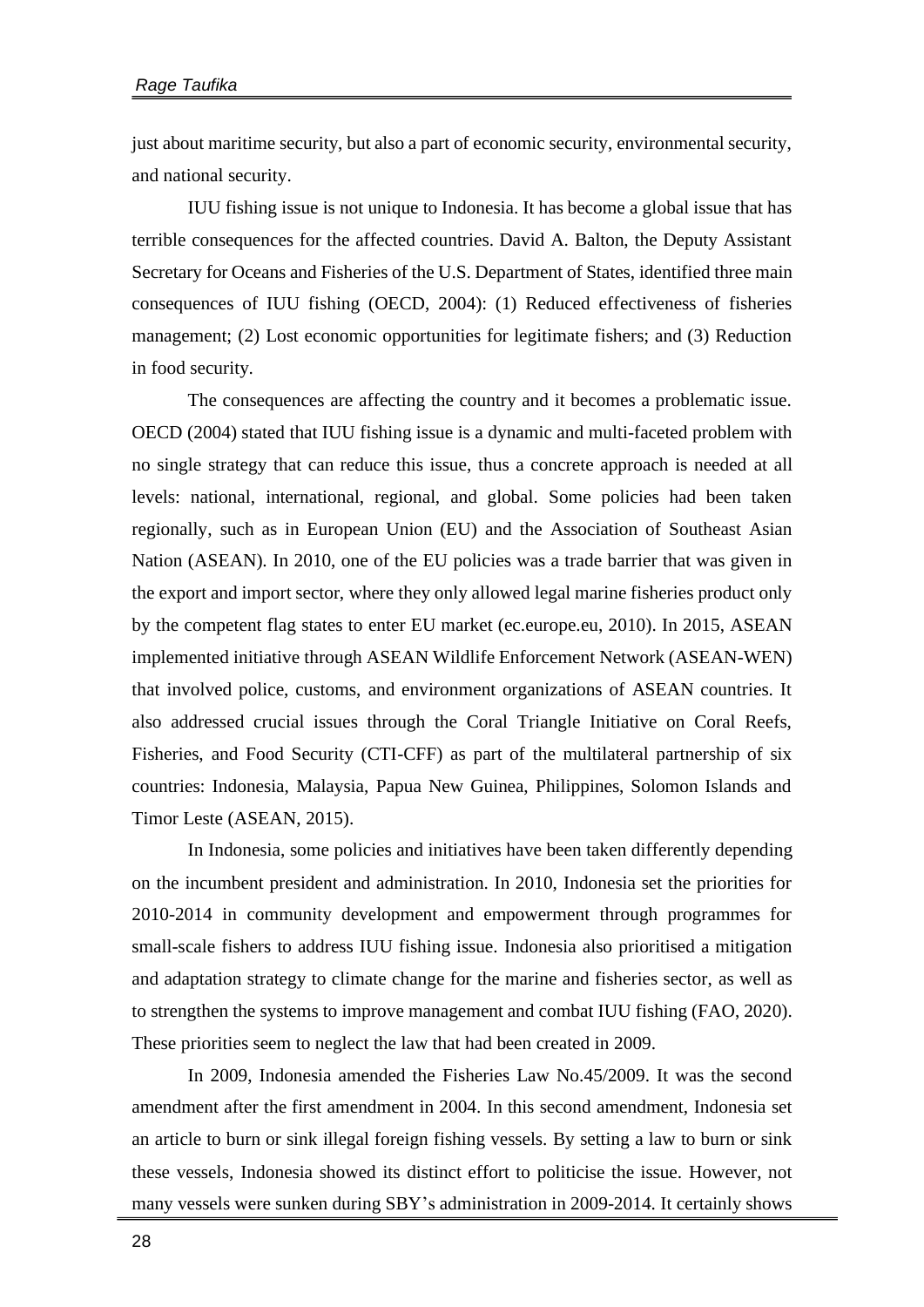how weak the law enforcement was. Moreover, the 'speech act' in this period was weak, compared to the later administrations. Although the issue had been 'politicised' through some priority programmes and law amendment, there were not many "extraordinary" measures taken.

In 2014, with the new administration under President Jokowi, Indonesia had a vision to re-build Indonesia as a maritime country. Through his vision, the new Minister of Maritime Affairs and Fisheries, Susi Pudjiastuti used the existing law, the Fisheries Law No.45/2009, as a law enforcement effort. By the end of 2018, at least 488 illegal vessels were sunken or exploded. This action received many comments from neighbouring countries and caught the attention of the Indonesian people, as such efforts were deemed to be too harsh. However, the measure was beyond normal (extraordinary) and reduced the illegal vessels number during Jokowi's first term.

In 2019, Jokowi was re-elected as the president. However, he changed the Minister of Maritime Affairs and Fisheries. The new Minister, Edhy Prabowo, said that the policy of sinking illegal vessels was not a priority anymore (Hariyadi, 2017). At least, until this paper was written, there had been no efforts at all to sink illegal vessels. It seems that the policy of sinking illegal foreign vessels disappeared, although the law still exists. Thus, the securitisation of IUU fishing issue in Indonesia has become 'latent' again.

Regarding this issue, some previous research have been conducted. A research paper written by Amelia Rahmi and Melda Kamil Ariadno (2018) entitled "Sinking vessels as the country's efforts in keeping the utilisation of sustainable fish resources" explained the whole issue from the law perspective by examining the legal doctrine used by Indonesia in implementing the legal rule. It is using the theory of jurisdiction to explain the legal regulation.

Another supporting research paper titled "The implementation of vessels-sinking policy as an effort to protect Indonesian fishery resources and territorial waters" written by Nurdin, Ikaningtyas and Rika Kurniaty (2017) also used a legal perspective in analysing the effectiveness of the sinking illegal vessels policy. It underlined how government lacked socialisation in 2009, because before Indonesia implemented the sinking foreign vessels policy, the regulation to sink the illegal foreign vessels had actually been in existence since 2009. It supports my argument in this paper, because a lack of socialisation is equal to a lack of "speech act" that I found in the SBY's administration. While Ikaningtyas and Kurniaty use international law perspective, such as UNCLOS, to measure the effectiveness of this policy, this paper focuses more into the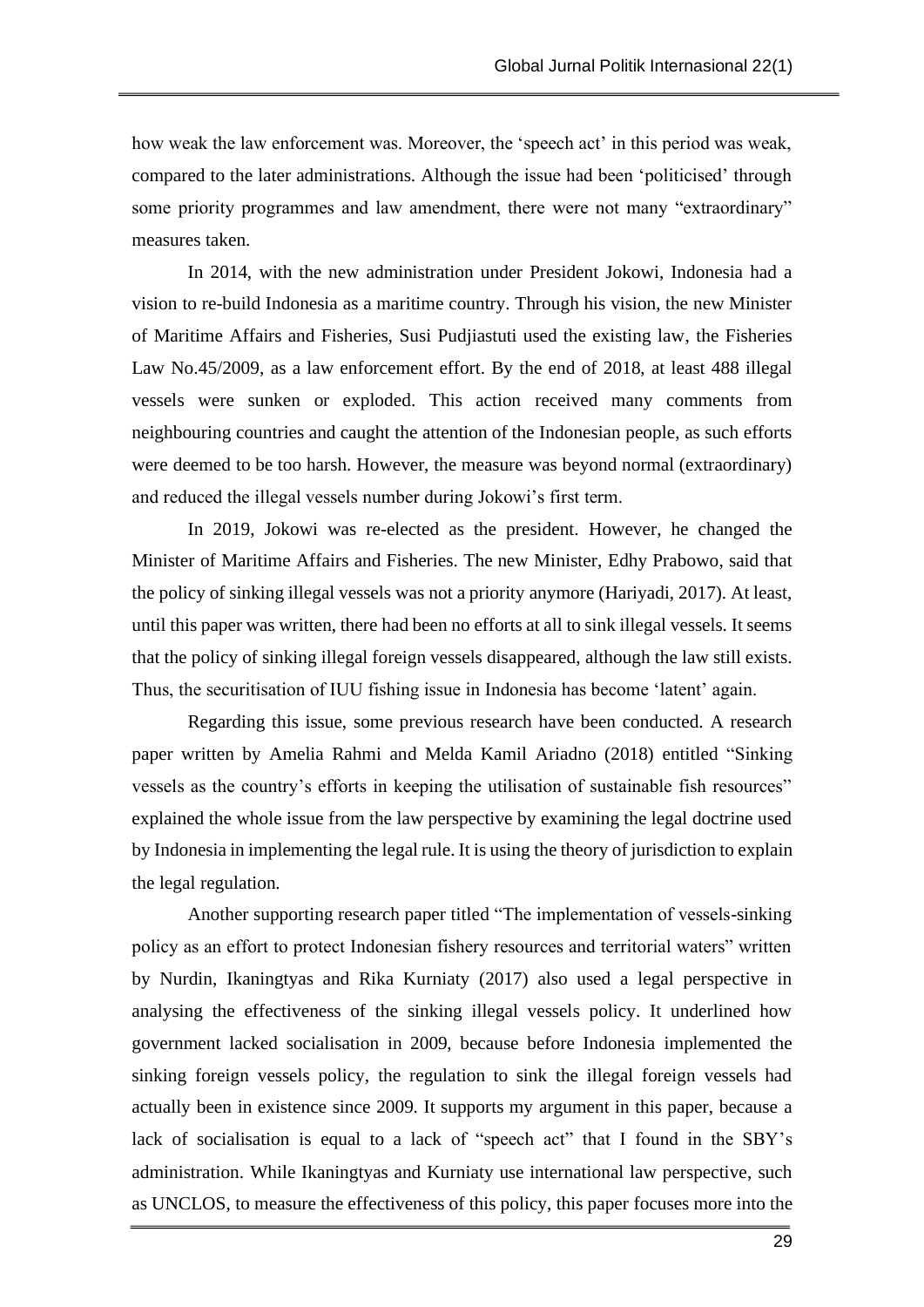securitisation process, rather than the effectiveness. From another perspective, a research of IUU fishing using a securitisation concept has been written by M. Rizqi Isnurhadi (2018) titled "Securitisation of Illegal, Unreported, Unregulated Fishing (IUUF) in Indonesian Water in Jokowi's Era". It used the same theory of securitisation (Copenhagen School) that I use in this paper. Compared to Isnurhadi's research, my paper is combining and comparing three different administrations and explicitly introducing the concept of "Latent Securitisation".

Another interesting study about securitisation can be found in a paper titled "Unilateral Policy to tackle the Australian Illegal Immigrant after the election in 2013" that was written by Fakhrul Rizal Razak (2018). It explained about the securitisation process and mentioned about "resecuritisation" as the continuation of a securitisation, also as the next phase of the previous securitisation. Resecuritisation process could happen with and without de-securitisation process. In a case study, Razak reviewed resecuritisation as a securitisation that happened in the later administration in the same issue or context as the previous securitisation in different administration or actor. From his paper, I would say that resecuritisation is a different term with latent securitisation that I use, and resecuritisation would only take place if the previous process of securitisation is a success.

Later after a securitisation is completed, an issue could still be securitised, or it could be de-securitised. The concept of de-securitisation is not getting as much attention as securitisation, and I will not explain about it specifically in this paper. It is still debatable and viewed from different perspectives among scholars. Buzan (1998) defined desecuritisation as "shifting issues out of emergency mode into normal bargaining processes of the political sphere" (Bechtle, 2019). It is a process towards a normal political condition without any emergency measures. In a master thesis titled "Securitization and Desecuritisation of Climate Change in the US under the Obama and Trump Administration", Bechtle (2019) argued that the issues within the realm of "normal politics" do not require restrictive measure, thus this concept is still debatable, and each scholar has preference to justify de-securitisation process. Kurniawan (2018) proposed four components of desecuritisation, which are: desecuritising actors, the desecuritisation speech act, audience, and facilitating conditions. In the desecuritisation process, the actors involved are not limited to the state only, but also open for non-state actors.

In the context of IUU fishing in Indonesia, I think that the issue has never been de-securitised. This is supported by Waever's process of de-securitisation, in which to de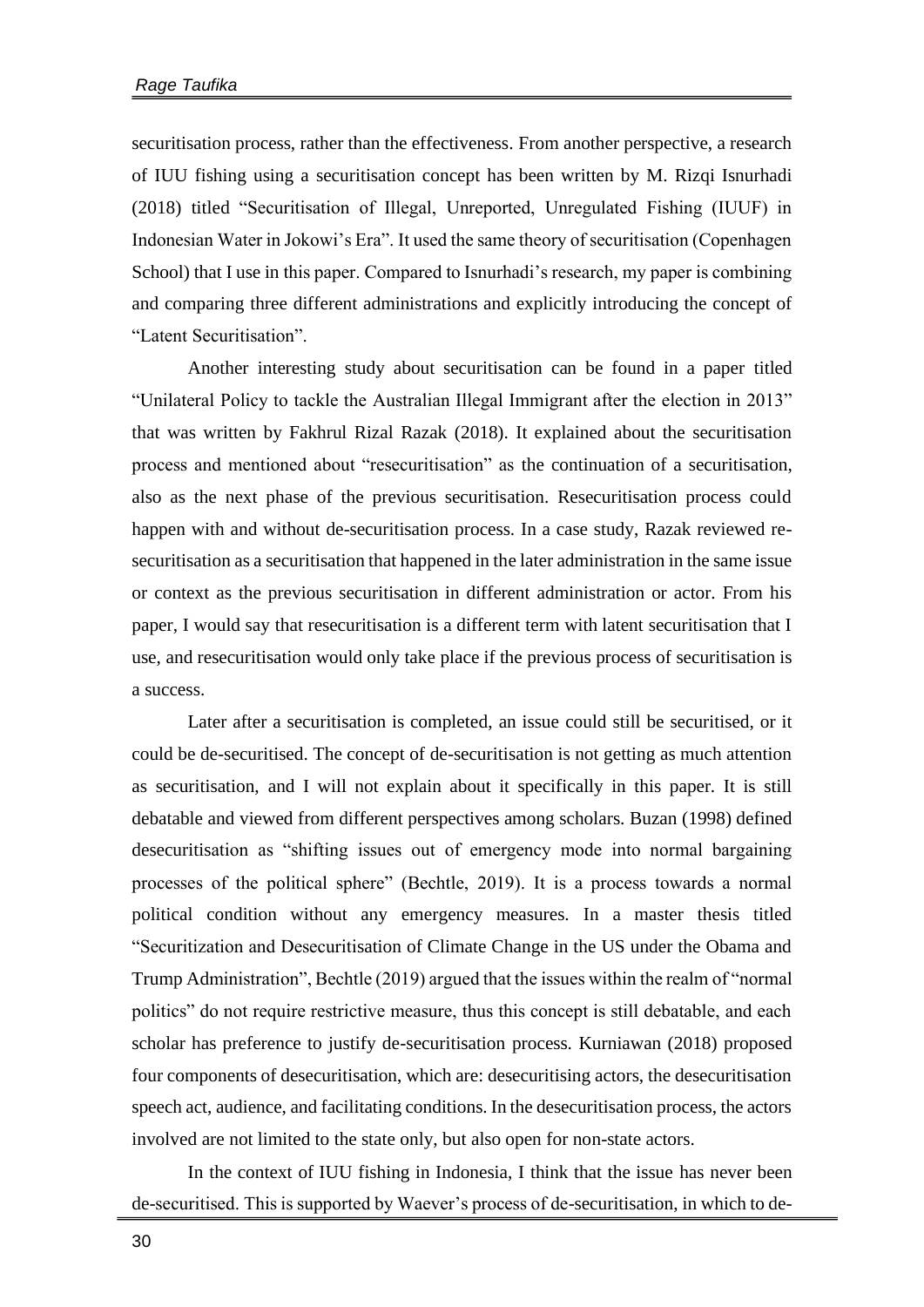securitise an issue, it absolutely requires the de-existentialisation of threats (Bechtle, 2019). In Indonesia's case, the IUU fishing has been happening and it is still happening, thus it cannot be de-securitised for now. To differentiate between the concepts in the previous literatures, I create a brief figure below. I think Securitisation, Desecuritisation and Resecuritisation are three different processes, while the latent securitisation is under the Securitisation theory.



Figure 1. Securitisation, Desecuritisation and Resecuritisation Source: author's compilation

Compared to the previous concept and theories such as desecuritisation and resecuritisation, latent Securitisation is a different term that is rarely used. Jarrod Hayes (2013: 17), in *Constructing National Security: U.S. Relations with India and China,* mentioned about Latent Securitisation as a securitisation process of a certain issue with history in the past. Whether "Latent Securitisation" has been discussed and analysed or not, this paper aims to introduce it as it is rarely used, and to give a perspective on how Indonesia securitised this issue from SBY's administration until present. Thus, this paper seeks to answer the question, to what extent and in what ways Indonesia has securitised IUU fishing issue? The current situation of Indonesia is relevant with the concept of latent securitisation, so it is the right time to introduce this concept and engage some more insightful discussion for further research. To understand to what extent Indonesia has securitised IUU fishing issue, this research is using securitisation spectrum from the perspective of Copenhagen School.

# *ANALYTICAL FRAMEWORK*

Unlike a traditional threat that is easier to identify through the existing military threats, non-traditional threat is relatively more difficult to identify. As the concept of security is widening, Barry Buzan, Ole Wæver and Jaap de Wilde (1998) rejected the traditionalist view that security is restricted to one sector only: military. The dynamics of security is widening to other sectors, which also include political, economic, environmental, and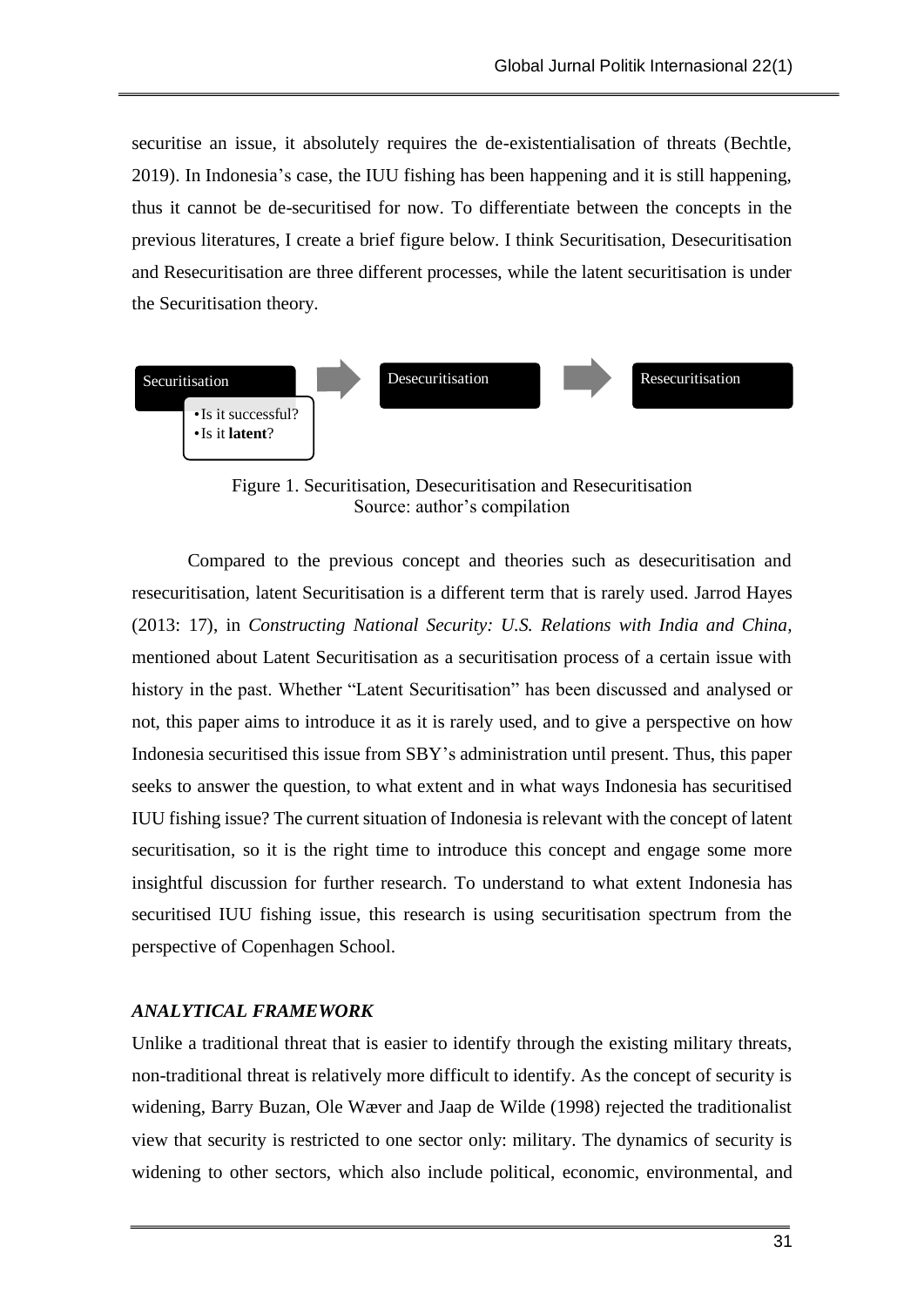societal sector. This way of thinking is relevant with the IUU fishing issue as a nontraditional issue that is still considered as a threat to Indonesia.

Buzan, Wæver and de Wilde (1998) are popular as the theorists of Copenhagen School who have also contributed to the existing theory of "Securitisation". Securitisation, a theory that is used for this paper, is a process of raising an issue to the degree of general consideration as an urgent matter (Buzan, et al. 1998: 24). "To securitise" means considering an issue to be a security issue. To securitise, Buzan et al. emphasised that the issue should be presented as an existential threat to a designated referent object, and it needs extraordinary measures and justifying actions outside the normal political procedure. Thus, the keyword is the existential threat, referent object and the extraordinary measure. Defining "Existential threat" relatively depends on the "referent object". Buzan (1998: 2) explains that existential threats are conventionally defined in terms of the constituting principle, such as sovereignty or the state ideology. However, such threat (sovereignty or ideology) is a threat for a state. Thus, there is no universal definition of existential threat because it can only be understood in relations to the character of the referent object. In addition, Williams (2008: 6) defined threat in the security sphere, as a thing that if left unchecked could *threaten the survival* of a referent object in the near future.

As threat is threatening the survival of a referent object, referent object has a legitimate claim to survive. Referent object is the one who can say, "It has to survive; therefore, it is necessary to…" (Buzan et al, 1998). The referent object is not always a state. There are other referent objects in the security issue, such as sub-state actor, firms, humankind, or even individual (Peoples and Vaughan-Williams, 2010: 4). Then, to understand the referent object, it is necessary to understand the level of analysis of the issue. Barry Buzan (1998: 5-6) explained that there are five levels of analysis, which are: International System, International subsystems, units, sub-units, and individuals. However not all those levels can be securitised. There is other factor that should be considered as part of the securitisation process, which is: securitisation move.

Securitisation move is an attempt to securitise an issue by labelling the issue as a security issues through speech act, while speech act is defined as the act of 'saying security' (People and Vaughan-Williams, 2010: 76). As the pioneer of securitisation theory, Wæver claimed that the idea of securitisation draws heavily on the theory of language, that he called "speech act theory". It is using the power of language to make the issue receive attention from the public. Thus, to make a securitisation move as a part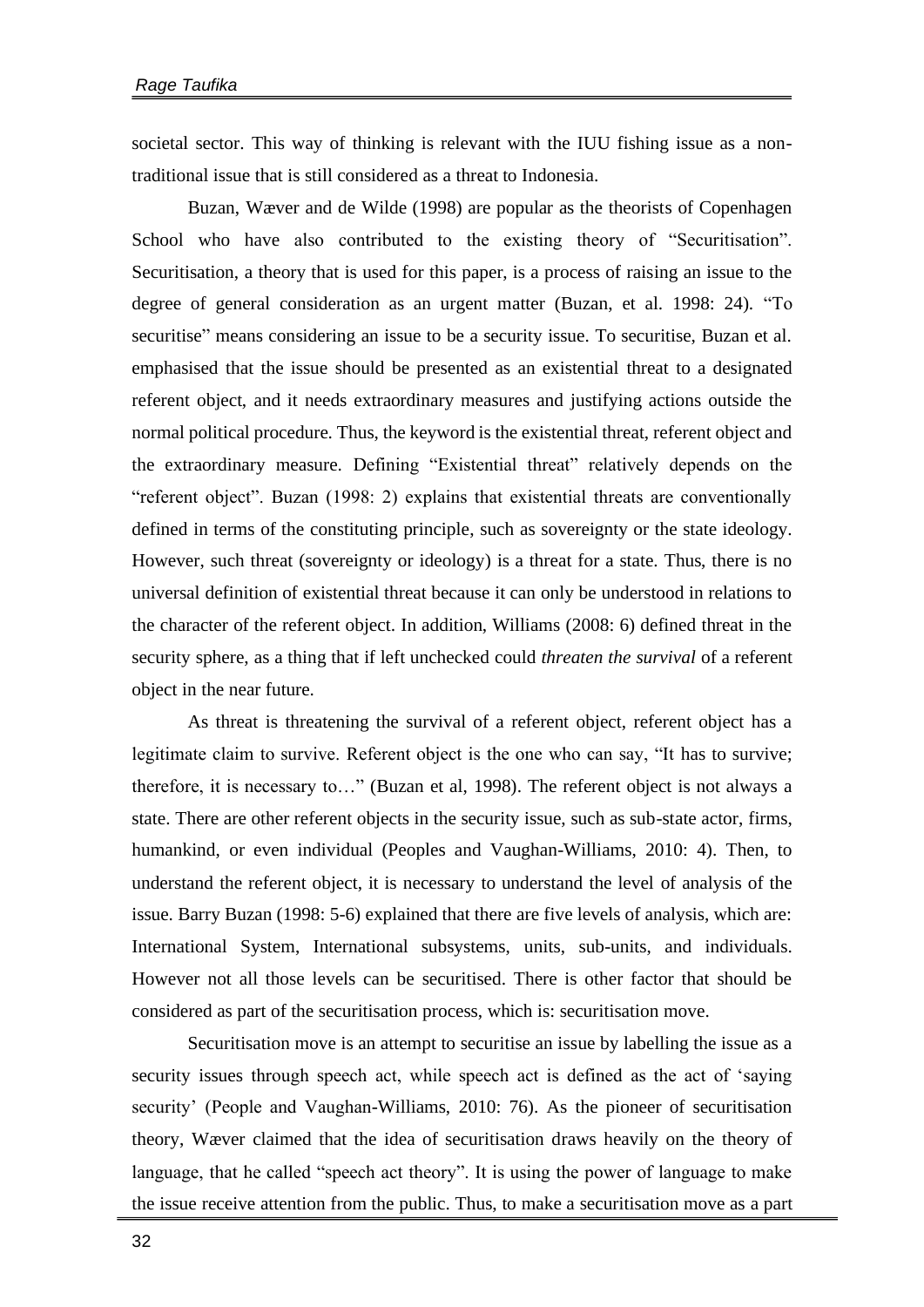of the securitisation process, the speech act is necessary. To understand the whole process of securitisation, it is also necessary to know the Securitisation 'spectrum' that was introduced by Buzan. The spectrum explains that securitisation runs from non-politicised (not a political issue), then it becomes politicised (considered by the public as something important), then it is securitised (means that it is considered as a threat and extraordinary measure is needed) (Buzan, 1998: 23), as demonstrated in the figure below.



Figure 2. Securitisation spectrum and the conditions Source: author's compilation extracted from Buzan (1998)

The securitisation process is not as simple as what Buzan has explained, thus some conditions are needed. For example, before securitising an issue, it should be qualified as an existential threat to a referent object in a particular level (national, regional or global). To determine whether something is a threat or not, a recent study claimed that a perception of other state/non-state actors will affect the whole decision-making process. The role of the subject in understanding the possible threat becomes a central factor in seeing something as a threat or not (Kartikasari, 2019: 181). Then, to politicise an issue and make it as a public attention, speech act is a mandatory condition. However, not everyone can give a speech act. Speech act works if it is said by someone powerful or in authority (in the level of the referent object is). It is also should be in the right context and according to certain pre-established conventions (Peoples and Vaughan-Williams, 2010: 77). Buzan called these as felicity conditions, which need to be fulfilled in order to be a successful speech act.

After being politicised, to securitise an issue, it requires an extraordinary measure as the final condition of the securitisation process. Extraordinary measure is any action that is taken in order to follow the speech act as an action to tackle the existential threat that is acted outside the normal politics. Thus, it is 'extraordinary'. Because it is beyond the normal politics. Without any extraordinary measure, the securitisation process is not complete. This is what I imply in this research as a 'latent securitisation'.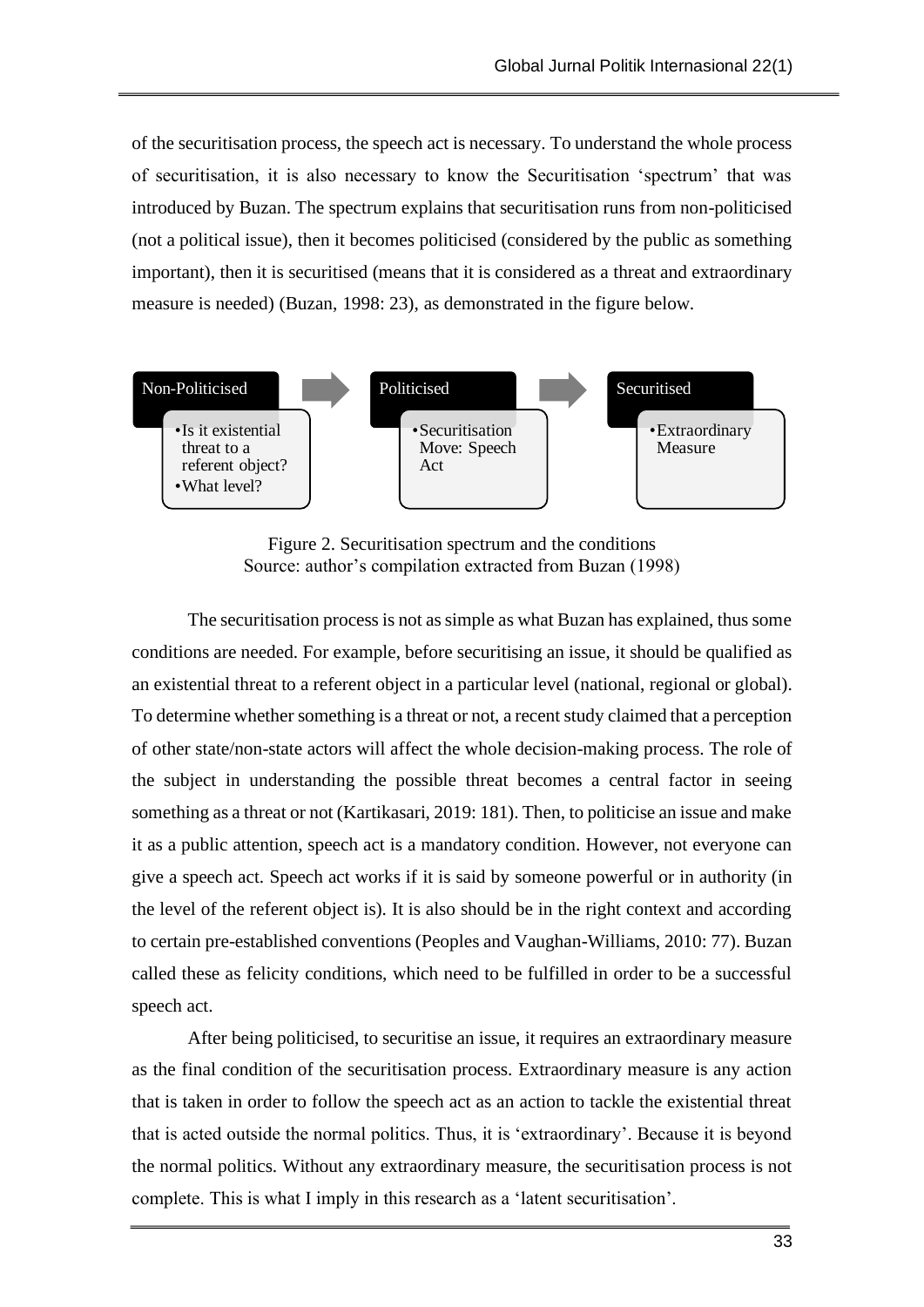'Latent' is defined as present, but needing particular conditions to become active, obvious, or completely developed (Cambridge Dictionary, 2019). In biology, we use latent to refer to something that is lying dormant or hidden until conditions are suitable for further development or manifestation (Oxford Language, 2020). The term of "Latent Securitisation" is not yet used by many scholars, thus I hope this paper could trigger more discussions on the securitisation theory. However, Karyotis (2007: 276) used the term 'latent' in latent politicisation to indicate the process when an issue has become part of public debate and policy, but not yet developed and remains peripheral to political discourse. Thus, in this paper, I use the term "latent securitisation" as a process where there is public debate or securitisation move has been taken, but there is no extraordinary measure taken. Thus, it does not mean that the issue disappears but remains 'dormant' and could potentially be securitised if the conditions are fulfilled.

Through the Copenhagen School theory of securitisation, this paper explains to what extent and in what ways Indonesia has securitised the IUU fishing issue. Using the securitisation spectrum, this paper explains the securitisation process during the SBY's administration and Jokowi's second administration that remained 'latent'. The latent securitisation has different meaning and purpose with desecuritisation. Although one of the outcomes of desecuritisation is 'silencing' (An issue disappears or fails to register in a security discourse) (Kurniawan, 2018), latent securitisation refers to an incomplete securitisation. In the case of IUU fishing in Indonesia, although the current government is silent, but it is not eliminating the law that has been amended since 2009. The problem still exists, the regulation still exists, but the action no longer exists. To desecuritise, Indonesia need to change the law, after ending the problem of IUU fishing issue. The theory of securitisation is applied to the case by analysing the "speech act" and observing to what extent the measures had been taken. While the speech act is not merely a speech, but also refers to the publication in official documents or legal regulations. Thus, this paper will closely analyse the actors, discourses, policies and impacts in each administration.

#### *RESEARCH METHOD*

The research of this paper uses critical discourse analysis as a method of analysis. Thus, the data that is needed for this type of analysis is discourses. The discourses as research data were collected from primary and secondary data. The primary data is the national law and official documents. Law is considered as primary data as it has a legal power,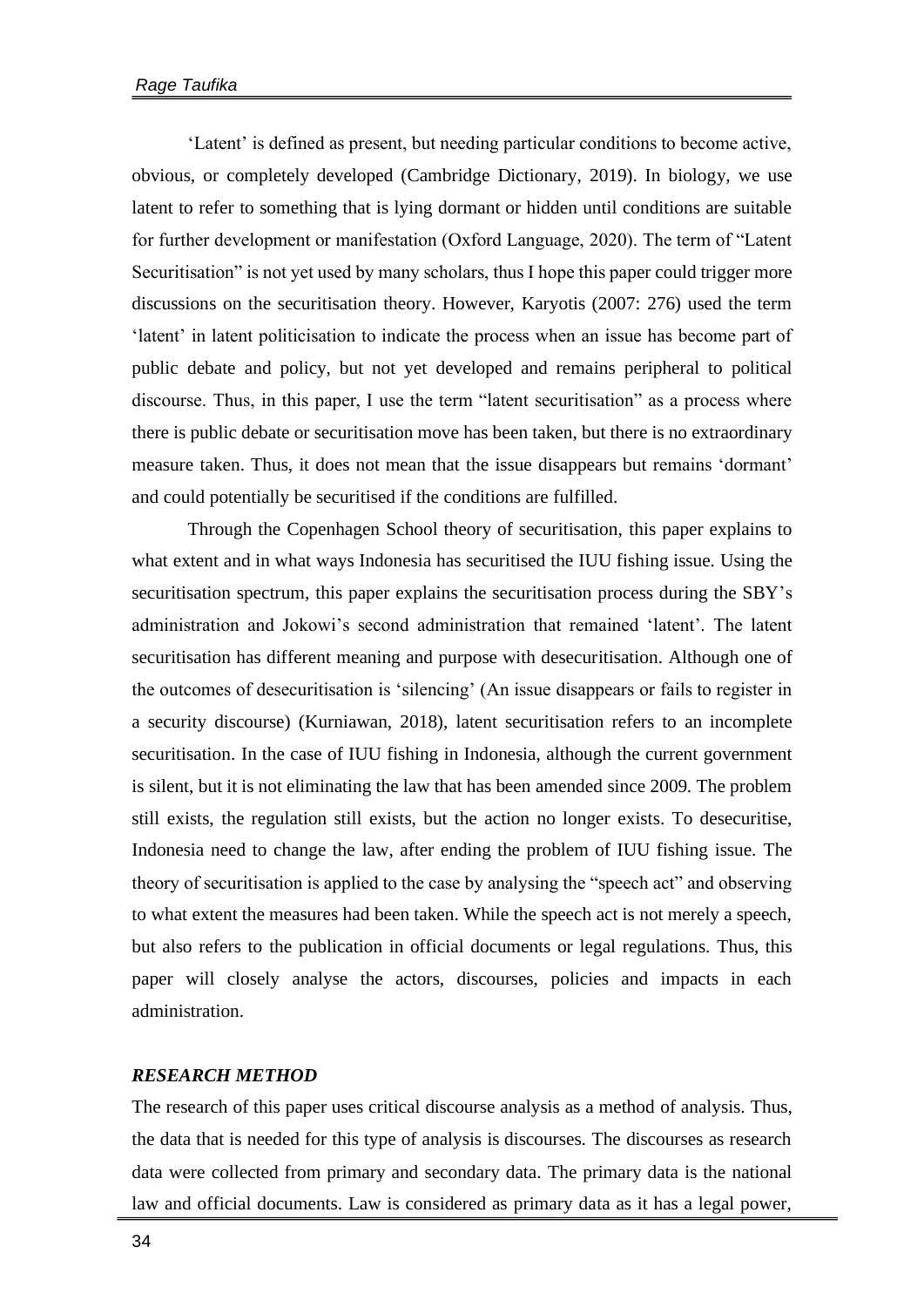while the official documents represent the official report and statement from the government or trusted organisation such as FAO. Then, the secondary data for this research are speeches and news articles that were published between 2009 to the present. This research also used the previous research and journal that is relevant to the issue and can make the research process easier.

The discourse analysis was chosen because the role of the "speech act" is very important in the process of analysis. Both the research method and theory are under social constructivist perspective. Fundamentally, social constructivist believes that human beings are social beings, and we as humans are constructed by the social realm, especially the words that is used to communicate socially. Under security studies, social constructivists are usually related to critical theory, especially Aberystwyth (Welsh), Copenhagen and Paris School, where knowledge is constructed. This perspective aligns with this research as securitisation can be considered as a constructive process, which is to construct an issue as a security issue and expect people to do something about it as a response.

To analyse the discourses of this research, it requires an analysis on how government attempt to construct the national awareness using speech act and extraordinary measures. Discourse analysis is the best method to use and relevant for this research. Jorgensen and Phillips (2002: 60-64) explains five common features that are relevant to my research: (1) The character of social and cultural practices and structures is partly linguistic-discursive; (2) Discourse is both constitutive and constituted; (3) Language use should be empirically analysed within its social context; (4) Discourse functions ideologically; and (5) Critical research.

Thus, the use of language in the speech act should be analysed within the social context. Indeed, critical discourse analysis does not understand itself as politically neutral, but as critical approach which is politically committed to social change (Jorgensen and Phillips, 2002: 64). In accordance with the research purpose, the analysis consists of three parts. First, explaining and analysing the data in 2009-2014, when it showed the latent securitisation. Second, comparing the data in 2014-2019 when the securitisation was completed during Jokowi's first term. Third, this research explains the current condition in Indonesia, in which it indicates the appearance of latent securitisation again. The variables that are used in those three parts are: actors, discourse, policy, and implications. Using only those variables, this research will answer to what extent and what ways Indonesia has securitised IUU fishing issue.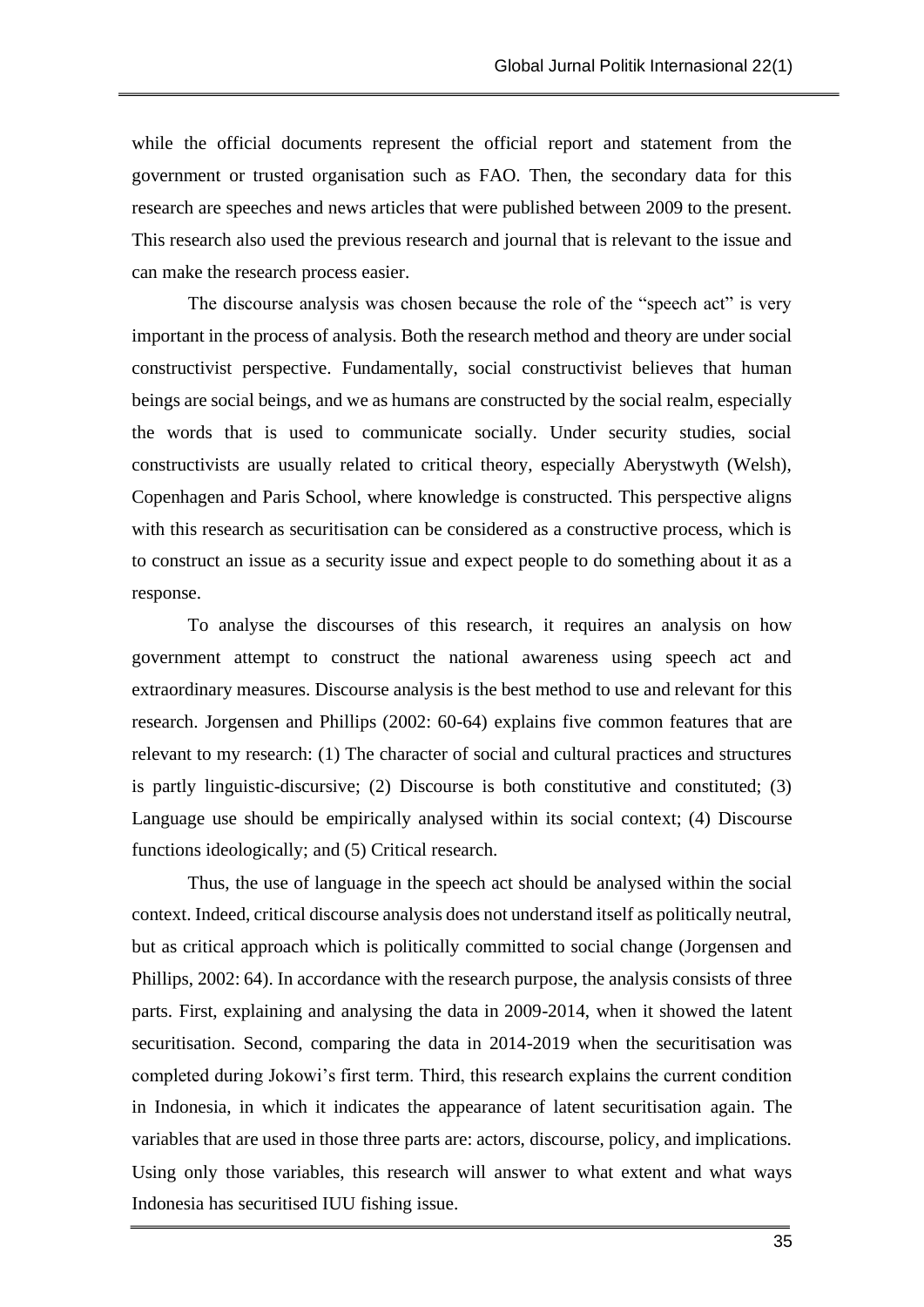## *DISCUSSION*

As previously explained, the discussion and findings section consist of three parts or subsections. Each sub-section explains about the actors, discourses, policy, and implications in the three different administrations from 2009 up to present.

## **Latent Securitisation under SBY's Administration (2009-2014)**

The securitisation of IUU fishing issue during President Susilo Bambang Yudhoyono (SBY) is unique. This administration was chosen for this research because Indonesia created the law of sinking the illegal vessels during this period. However, it was not the first fisheries law. Indonesia had established the first law about fisheries in 1985, called the Law No.9/1985. It was then amended in 2004 and became the Law No.31/2004 later. Both the Law No.9/1985 and No.31/2004 do not have any distinct "extraordinary measures" on how to act when an illegal vessel is caught.

The second amendment in 2009 with the Law No.45/2009 then specified about the action should be taken for such issue. In paragraph 4 of article 69 of the Law No.45/2009, it stated that:

*In carrying out the functions as referred to in paragraph (1), the investigator and/or fisheries supervisors can take action specified in the form of burning and/or sinking flagged foreign vessels based on sufficient initial evidence.*

To make clear, the paragraph 1 of article 69 of the Law No.45/2009 is cited as below:

*The fisheries supervisory vessel has functions to carry out supervision and law enforcement of fisheries activities in the fisheries management areas of the Republic of Indonesia.*

From the paragraph 4 article 69, the supervisory vessels are allowed to burn or sink the foreign vessels as a form of law enforcement of illegal fisheries activities in Indonesian water. This action is not against any international law, and Indonesia use the UN Convention on the Law of the Sea of 1982 to support the national law. As a sovereign state, Indonesia has every right to use, conserve, manage the maritime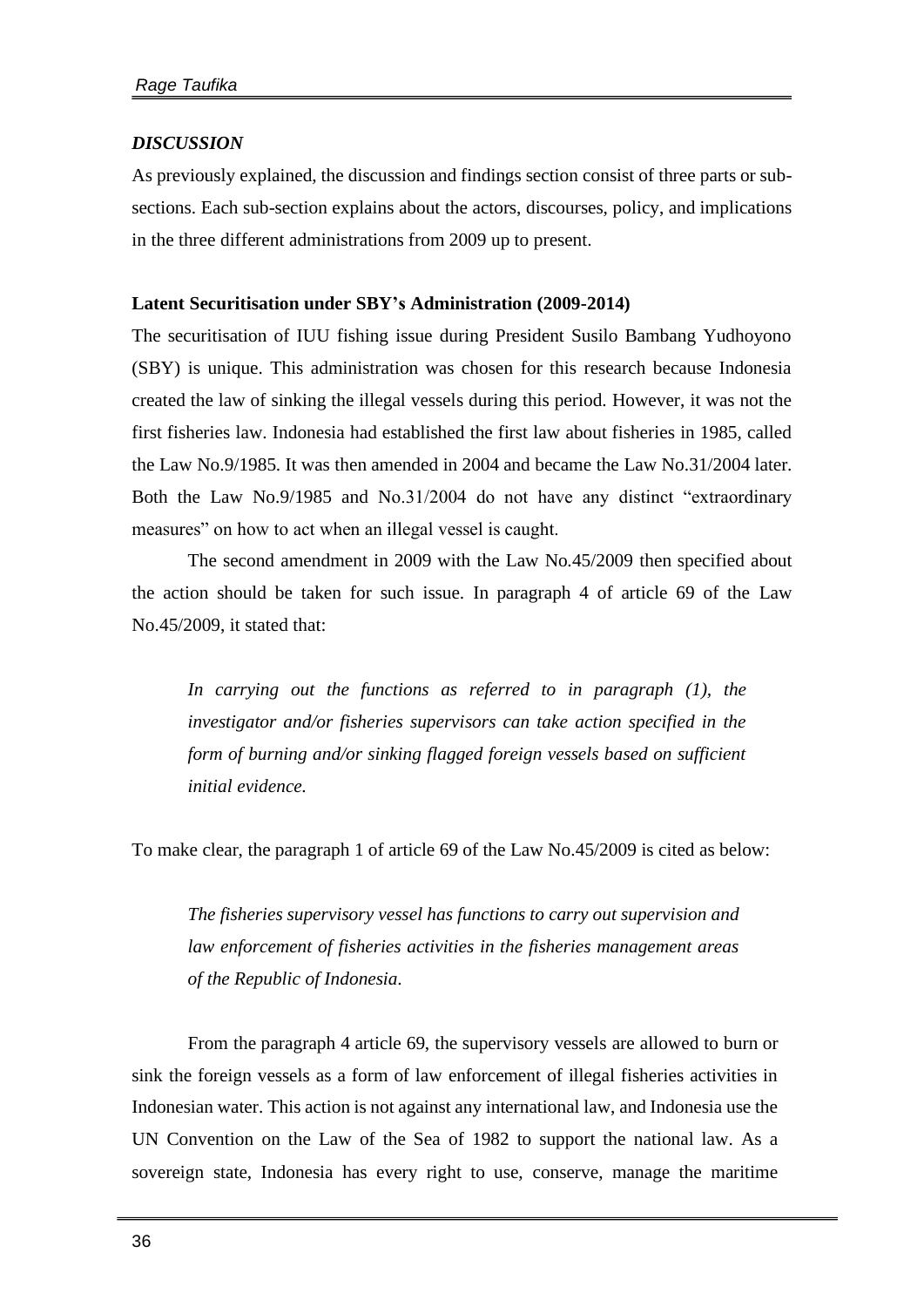resources and enforce the law in its ocean. The explanation chapter of the amendment Law No.45/2009 says:

*The United Nations Convention on the Law of the Sea of 1982 which was ratified by Law Number 17 of 1985 concerning Ratification of the 1982 United Nations Convention on the Law of the Sea, places Indonesia in possession of sovereign rights to use, conserve, and manage the fish resources in Indonesia's Exclusive Economic Zone (EEZ) and the high seas which is carried out based on applicable international standards or requirements…*

*…on the other hand, there are several issues in fisheries development that need attention from all parties, including the government, the community and other parties related to fisheries development. These issues include symptoms of over-fishing, fish theft, and other illegal fishing activities that not only harming the state, but also threaten the activities of fishermen and fish-breeders, the industrial climate, and the national fisheries business. These problems must be resolved in earnest so that the law enforcement in the fisheries sector becomes very important and strategic to support fisheries development in a controlled and sustainable manner. The existence of legal certainty is a condition that is necessary for handling criminal offences in the field of fisheries…*

Although the law has been created to encourage more distinct action to tackle IUU fishing, the extraordinary measure depends on a particular actor, because such extraordinary measure can only be taken by actor with extraordinary power. In this case, the law enforcement at the national level, the powerful actors are the President and the Minister. Their "speech act" also affects the policy because they are the decision makers.

At the president level, this research found that the vision and mission that the president offers during the campaign really affects the national priority, of what should become a priority issue and what is not. President Yudhoyono (SBY) vision during his administration during 2009-2014 is "*the realisation of a prosperous, democratic and just Indonesia*". By underlining the "prosperity" aspect in his vision, his main mission is the national development with the highest priority in the education sector (KPU,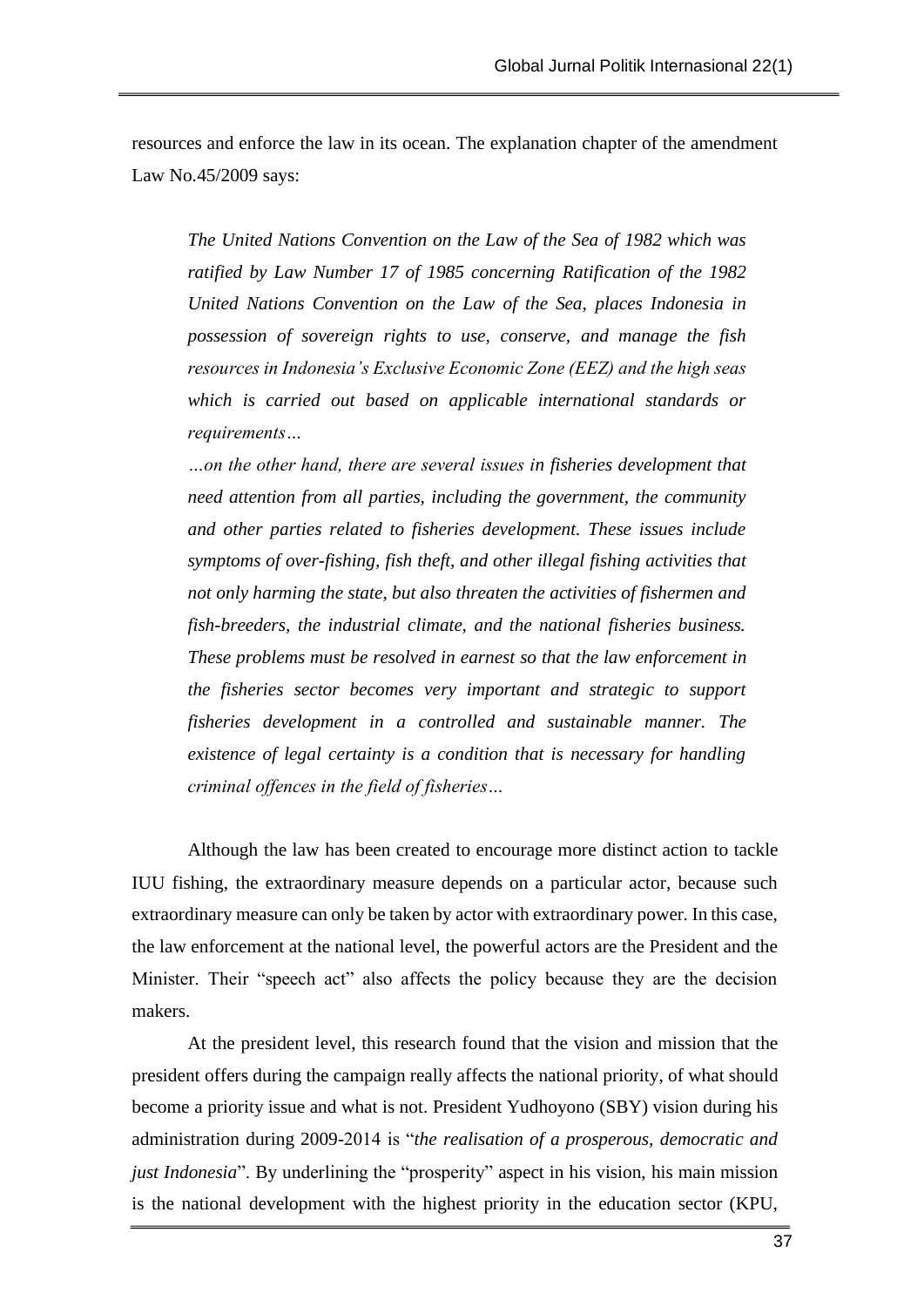2009). In regard to "national security" or sovereignty, it was not written at all in his vision or mission. He also stated his mission to increase the agricultural industry by improving the agriculture infrastructure. From this point, it is clear how SBY's administration was more focused on the agriculture, which is very different with the next administration (see the next sub-section about Securitisation in Jokowi's first term). In the economic sector, he had a mission to increase entrepreneurship and innovation by giving easier credit access to people to start their business. He also had concern towards sustainable development, which focused more into environmental security. His vision and mission can be found on the vision mission book that was created by KPU in 2009. This document shows us the absence of maritime issue. With no focus on maritime issue, it was somehow also affecting the implementation of the Law No.45/2009. Thus, although there was an established law about IUU fishing, the measure was unclear as it was not the priority.

During this research, one of the difficulties is to find commentaries about the process of how the law article was being politicised. How was the formulation process of the law that led to the sinking vessels policy? It was somehow difficult to find articles that can help this research to answer that question. To cover that research obstacle, this research also observed the "speech act" and statements at the Minister level.

In early 2009, the Minister of Maritime Affairs and Fisheries was Freddy Numberi. He said that Indonesia lost 30 trillion Rupiah every year due to illegal fishing (Tempo.co, 2009). Most of the case came from illegal fishers from Thailand and Vietnam. The solution of the case was by bringing the illegal fishers to the fishing court. However, due to the slow process, some cases were gone by the pre-trial lawsuit. In some cases, even when the government won the trial, the illegal fisher just needed to pay the fine and the case would be closed. There was no more punishment other than a fine, and there were probabilities that the illegal fishers would come back again. In the end of 2009, the Government changed the Minister into Fadel Muhammad. One of the speech acts that perhaps closely related to the maritime security is:

*The President (SBY) asked to protect the natural resources for the benefit of Indonesian people. President said that Indonesia is a maritime country, so we need to take care of the maritime condition* (Kompas.com, 2009).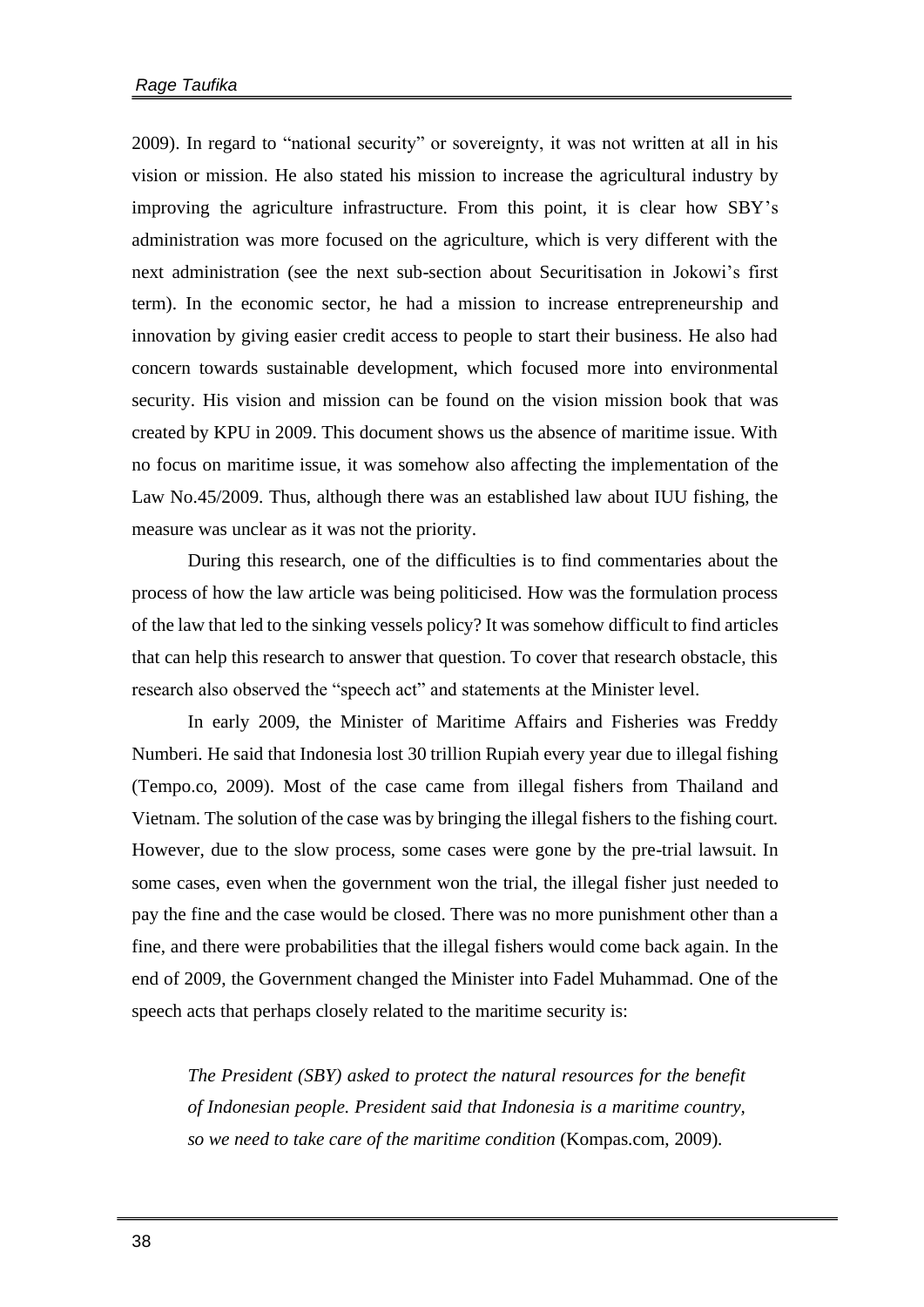Although he mentioned about "taking care of the maritime condition", surprisingly most of the policy during Fadel's period were about export and import. Although it slightly helped the maritime economic sector, it did not reduce the IUU fishing activities. This can be seen from one of many IUU fishing cases during his period. For example, in 2010 when a Vietnam illegal fisher was caught fishing in Indonesian territory, the government confiscated the vessel and sent the fisherman back home to Vietnam (JPNN, 2010). Minister Fadel said that it was the new policy of the government, to take the vessel and send the fisherman home. Through such action, in 2010, it showed that the government did not use the law that was established in 2009 and maintained the opportunity for those illegal fishers to come back to Indonesian water.

In 2011, the government changed the Minister again. The new Minister is Cicip Sutardjo. During his period, once he said that Indonesia needs a distinct law to tackle IUU fishing issue (Djumena, 2012). It showed us that the law was very weak, and the government could not implement what they had amended in 2009. Once again, the law was there, existed (and still existing). However, there was no law enforcement as an extraordinary measure.

During SBY's administration, with the changes of the minister every two years, the Government was not strong enough to handle maritime security issue, especially IUU fishing activities in Indonesian water. There were many criticisms on how weak Indonesia at that moment and Indonesia needed real distinct respond to the IUU fishing activities. For example, Abdul Syafi, a fisherman from Aceh demanded the Government to stop the illegal fishing in the Aceh waters, because he said he witnessed these illegal fishing happened in front of him and could not do anything. He was worried if it kept going on, it would threaten the local fisherman like him (Nahaba, 2013).

The weakness in tackling IUU fishing issue might be caused by the other priorities during SBY's administration. For example, in 2006 Indonesia started to use its navy in maritime peacekeeping operation in Lebanon as an effort of naval diplomacy (Sirmareza, 2017). There are different political agenda and vision in each administration. For example, in SBY's administration, while IUU fishing was not a priority, there was another priority in peacekeeping operations. Another reason was the strength of Indonesian navy in tackling maritime issue. Perwita (2004: 43) claimed that in 2004, Indonesian navy was weaker than Thailand, and far behind South Korea and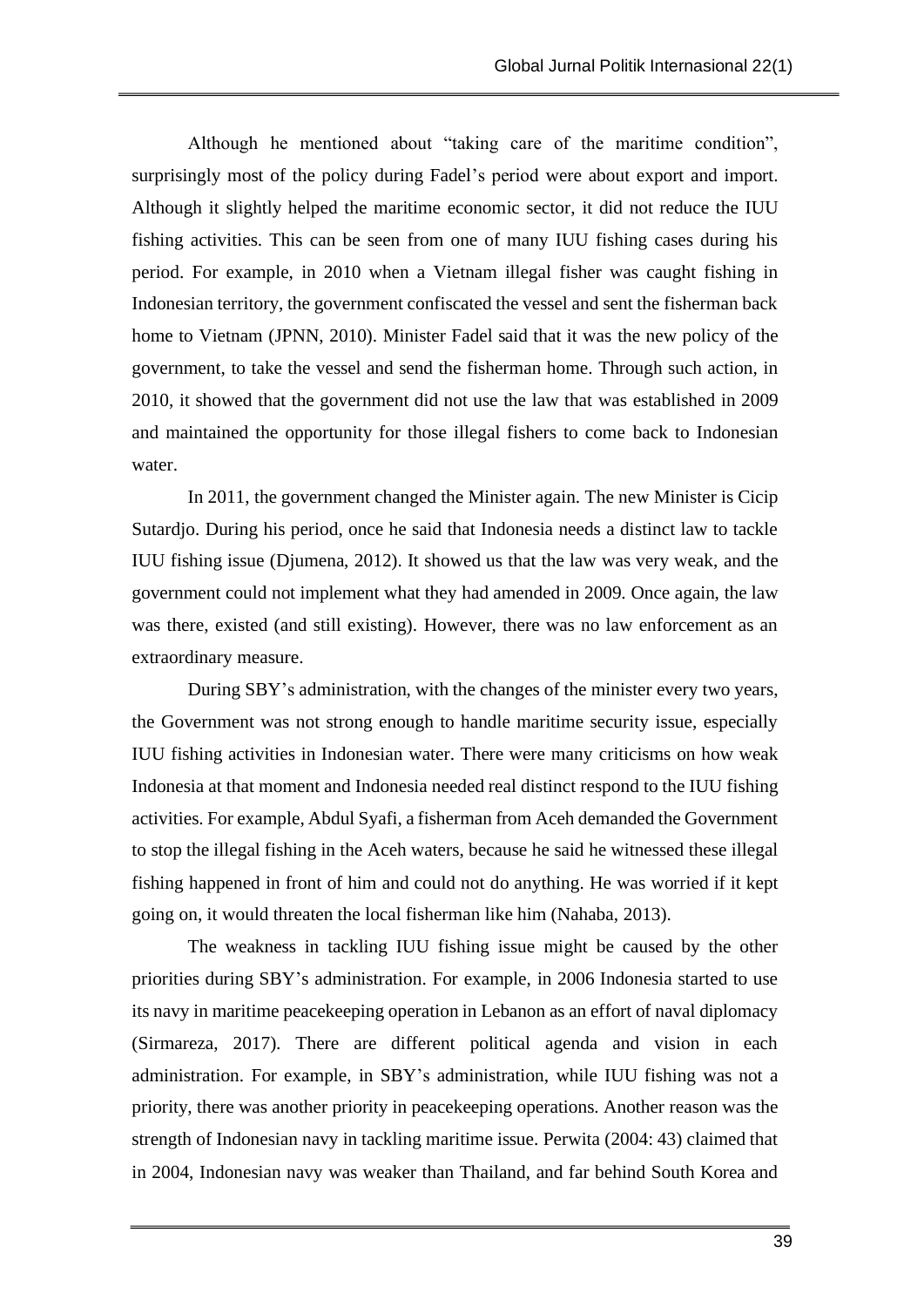Taiwan. Indonesia had maritime security deficit, thus there are many sub-sectors in maritime, not just IUU fishing that need to be securitised.

It cannot be said that the securitisation process of IUU fishing was a total failure during SBY's administration because some Ministers had concerns towards the maritime issue, although it was not followed by actions. During this administration, the law to burn or sink the illegal vessels was also established. So, this showed that there was an effort to politicise this issue. However, the regulation was not followed by consistent extraordinary measures. Without any following law enforcement or "extraordinary measure", this securitisation process remained 'latent'.

# **Securitisation of IUU Fishing Issue under Jokowi's First Administration (2014- 2019)**

In 2014, Joko Widodo (Jokowi) succeeded SBY as the President of Republic Indonesia. He chose new ministers for his new administration. For the Minister of Maritime Affairs and Fisheries, he chose Susi Pudjiastuti to deliver his vision and mission for the next five years. He had a vision to make Indonesia as a sovereign and independent state. More specifically, his main mission is (DetikNews, 2014):

*To achieve national security that is able to maintain territorial sovereignty, sustain economic independence by securing maritime resources, and reflect the identity of Indonesia as an archipelagic country.*

From this mission, it is clear how he would like to achieve national security through protecting the maritime resources that Indonesia has. As Indonesia also has a great maritime history, once again, he would like to rebuild the image of the great archipelagic maritime country. This mission was clearly delivered during his campaign, far before he was elected. In the later years, he showed that it was not just a campaign, it was not just a "speech act", but also followed by an "extraordinary measure". At the ministerial level, the mission initially could be found on the first speech of Minister Susi Pudjiastuti during her inauguration day as the minister on 29<sup>th</sup> October. She said: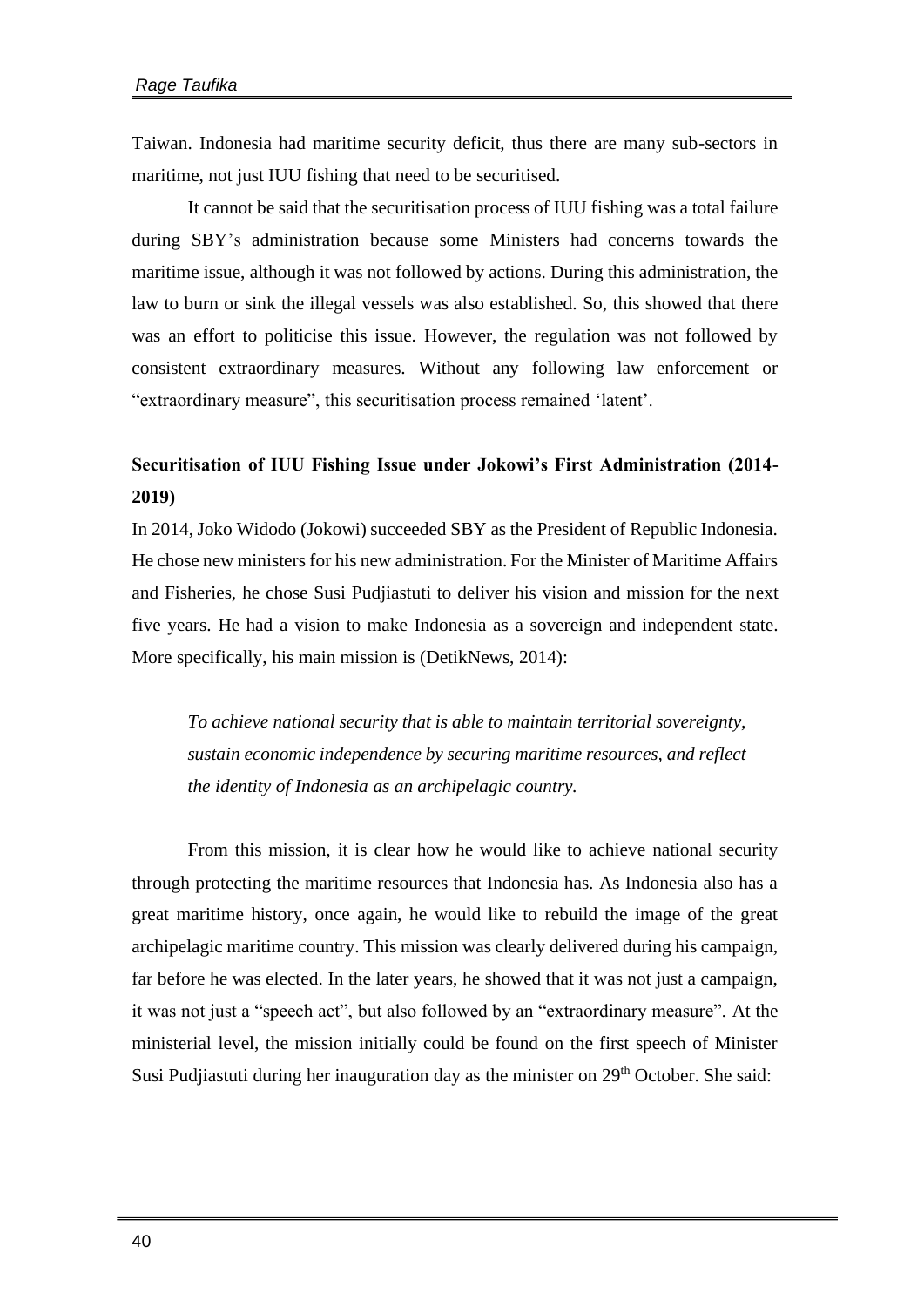*I receive this job because I think my 33 years of experiences in fisheries and 10 years of experiences in aviation can help Indonesia to be better. We should be the host in our own country, building our own pride. With the ocean 70% or 5 times bigger than Thailand, and even thousands time bigger than Malaysia, unfortunately our exports are down below them. This will be our target!*

From her speech, she sought to build an identity of a maritime country, make Indonesian maritime sector great again, and boost the maritime economy. This is also coherent with what she said during an interview, that she wanted to make all fishermen in Indonesia prosperous (Taufan 2, youtube). With the inauguration on  $29<sup>th</sup>$  October, Minister Pudjiastuti began her job. Startlingly, in November, there were already many news and public debate about her new policy of "sink the vessels". This is also in line with the President's "speech act". For example, one of his speech in front of the National Resilience Institute (Lenhamnas) participants in Jakarta on 18<sup>th</sup> November 2014, President Jokowi said (BBC, 2014):

# *… Enough with that! Do not catch them. Sink them directly!*

Following his speech, later in November and December 2014, some actions of sinking vessels were publicised by the media and had become a national and regional concern. In the next speech in the National Development Planning Forum in December 2014, Jokowi said (Asril, 2014):

*Two months ago, I ordered directly, for the vessels that still dare to enter our waters illegally and violate the law, I ordered to immediately sink them! However, the order was up to three times until finally we sank them*

During his speech, Jokowi emphasised how Indonesia has suffered from illegal fishing every year. With 5,000 to 6,000 fishing vessels every year in Indonesia, 90% of them are illegal (Asril, 2014). Additionally, Indonesia lost 300 trillion rupiah every year and only got 300 billion rupiah every year from the marine fisheries sector. By then, it was not only the maritime economy that became the focus of Indonesia, but also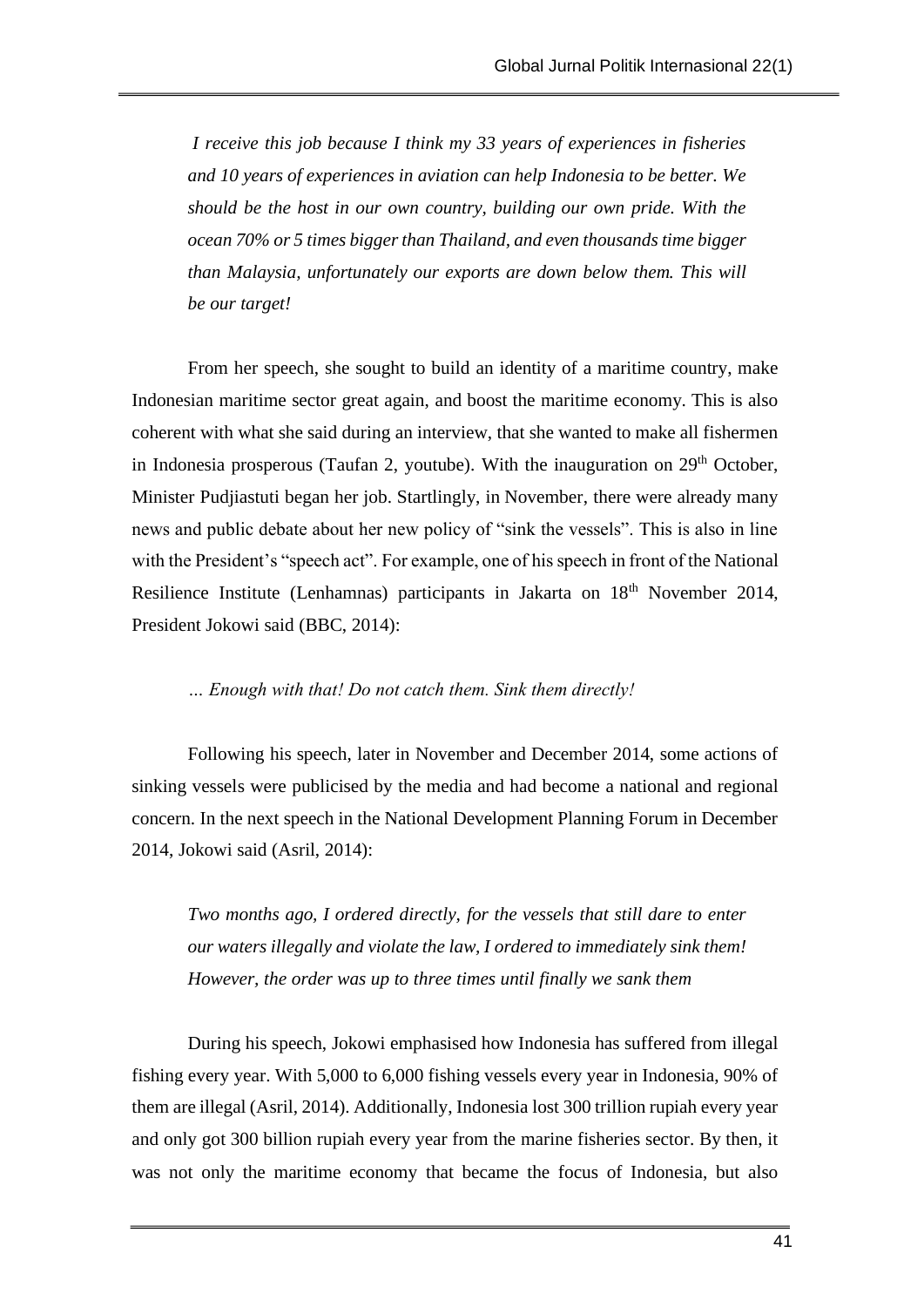maritime security, especially IUU fishing. The most famous tagline from Minister Susi was, "Sink! Sink! Sink!"

This policy to sink illegal foreign vessels had caught public attention nationally and regionally. To answer some pros and cons regarding this policy, Jokowi expressed his objective, by saying (Detik.com, 2014):

*The most important thing is that we have to convey them firmly to not ever steal our fish anymore. Those are our maritime resources, our precious natural resources.*

While it was President's Jokowi's justification for doing such policy, additionally Minister Susi warned all the neighbouring countries through their ambassadors. During an interview, she said that she had warned the ambassadors, (Fajar, 2014):

*To all illegal foreign vessels, please do not fish in Indonesia anymore. I have talked like this in front of the ambassadors. They said, if there are still illegal vessels, please process it by the law.*

From the actions of sinking the vessels from 2014 to 2018, Indonesia successfully sank 488 vessels. Knowing this achievement, the previous government also claimed that during SBY's term, they sank the vessels, but did not publish and record it just like what the Government did in Jokowi's first term.

By gathering data from different sources, this research tries to count how many vessel were sunken each year from 2009 to 2018: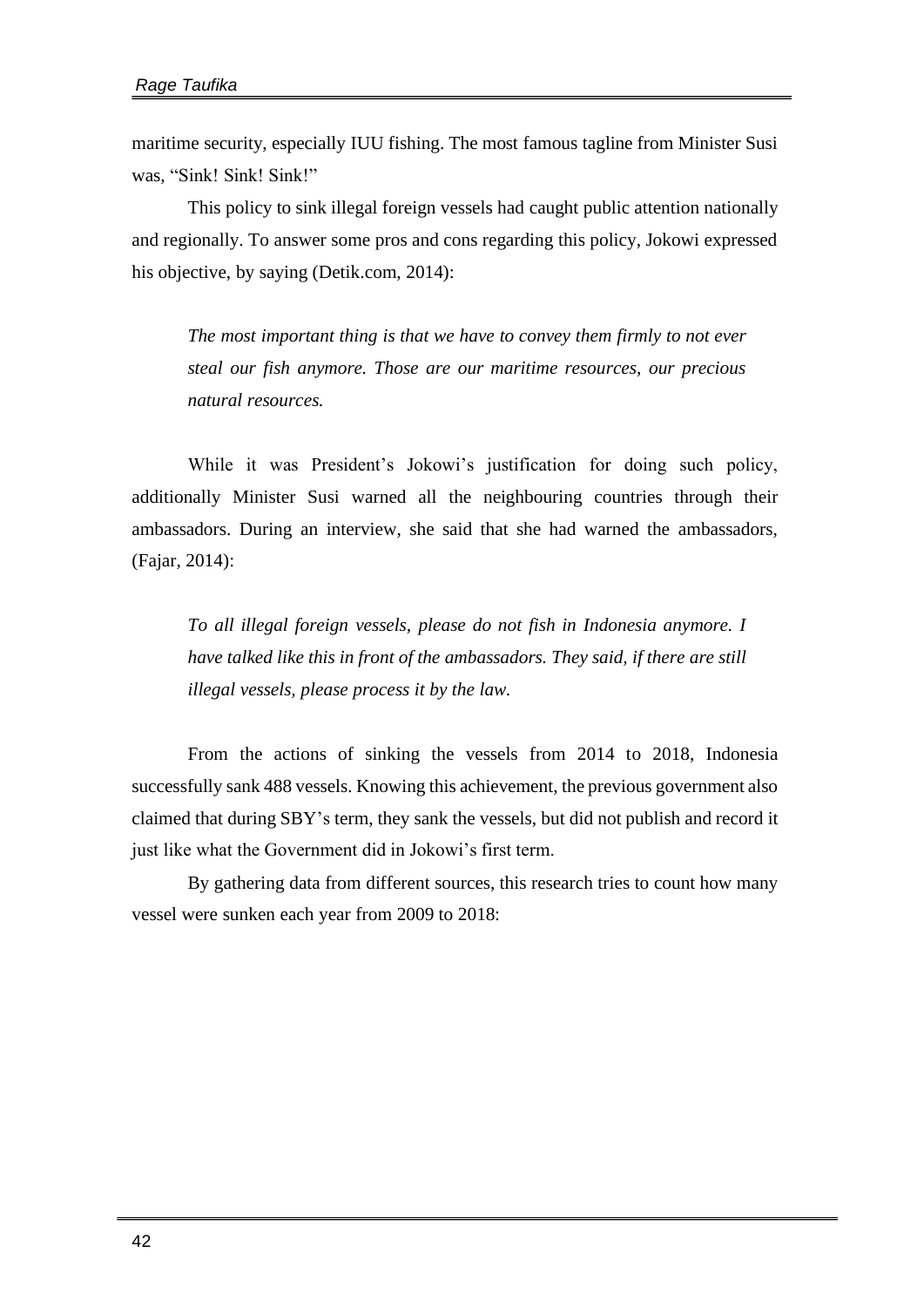

Figure 3. Sunken Vessels in SBY's administration vs Jokowi's first term administration Sources: beritatagar.id; finance.detik.com; tuindra.com

Although SBY's administration claimed that they had also sunken at least 32 illegal vessels in 2009, but cases from the following years continued to be low in number. The documentation and publication of this law enforcement was also difficult to track, compared to Jokowi's first term that is easier to track because the government used the media to blow up the policy and announced the achievement annually. From this figure, the gap is so big that it is not comparable. This period during Minister Susi is also interesting to be observed as she was massively criticized, nationally and regionally. However, the government showed its consistency and its willingness to enforce the law regardless the criticisms. The administration under Jokowi also showed how Indonesia as a sovereign state, has every right to use the law to punish illegal fishers.

The first criticisms came from the neighbouring countries, such as Thailand and Vietnam. Published in Bangkok Post on 5<sup>th</sup> January 2015, the Government of Thailand said that Indonesia's policy to burn and sink illegal vessels is unfriendly, polluting, and non-diplomatic (Jakarta Greater, 2015). In August 2015, the spokesperson from the Vietnam Ministry of Foreign Affairs, Le Hai Binh, also sent diplomatic note and stated that Vietnam was concerned and disappointed with the Indonesian Government because Indonesia exploded some illegal vessels from Vietnam. Vietnam asked the Indonesian Government to consider the strategic cooperation between them, and stop exploding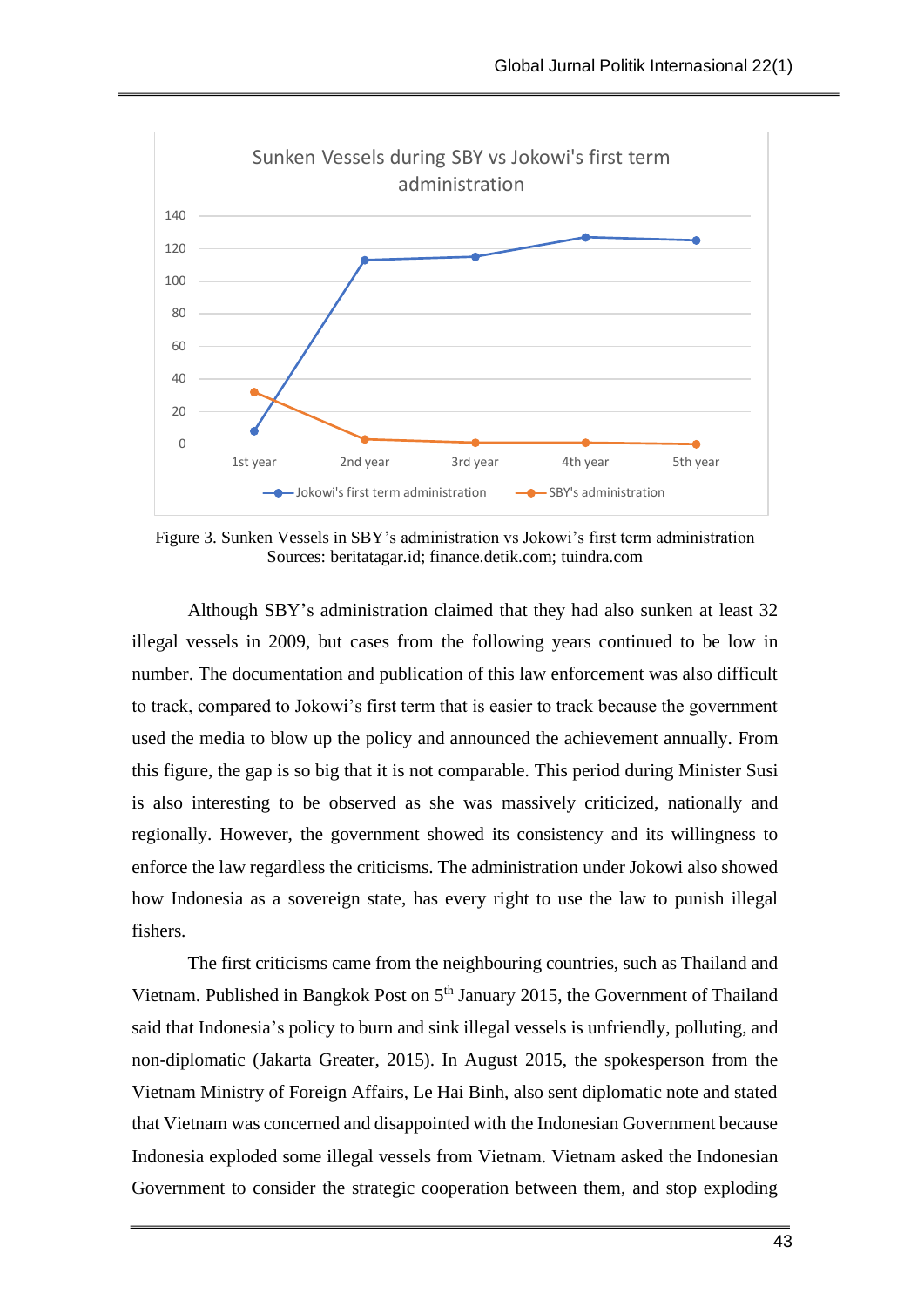illegal vessels (Muhaimin, 2015). Not just the neighbouring countries, the Chinese Government also criticised Indonesia after China's illegal vessels were exploded. China said that it was important to maintain the fisheries cooperation between Indonesia and China, and the China's government was not happy with Indonesia's action to sink the illegal vessels (Radityo, 2015).

The other criticism came from a member of the House of Representatives (DPR RI) Commission VI, Bambang Harjo who underlined how the policy was destroying bilateral relations with neighbouring countries and harming the ocean (Bisnis.com, 2015). Even until January 2018, there was still debate between Pudjiastuti and the Coordinator Minister for Maritime Affairs of Indonesia, Luhut Pandjaitan, who had asked Pudjiastuti to stop the policy and stop exploding the illegal foreign vessels starting in 2018 (Billy, 2018). Luhut said that it was better to give the illegal foreign vessels to local fishermen. Luhut also said that he wanted Pudjiastuti to focus on other missions and policies, such as boosting the fisheries industries instead of exploding illegal foreign vessels.

Answering the critics, one of Minister Susi's speech to answer them, is (KKPL, 2016):

*The main point, I am saying that I will do the law enforcement strictly, to the illegal fishing, including executing the Law No.45 in 2009, which is sinking the illegal vessels. So, I already announced this. I am saying excuse me to everyone (neighbouring country and illegal fishers). I am announcing it, that if you steal our fish, you know what the punishment is.*

Her speech demonstrated how she had the power to enforce the law, and she was not afraid to execute the policy regardless the criticisms that came from inside or outside the nations. This effort could be seen as an extraordinary measure, as the policy was beyond the normal politics. As part of her extraordinary measure to securitise IUU fishing issue, in 2015 Jokowi has also established the Presidential Regulation No.115 on the Task Force to eradicate illegal fishing. The high achievement of illegal vessels number that had been sunken was because of this task force. One ministry cannot execute this alone, and cooperation between institutions are needed, including the cooperation between the ministry and the navy in creating this special task force. Overall, Jokowi's first term administration showed their best effort to securitise IUU fishing through the extraordinary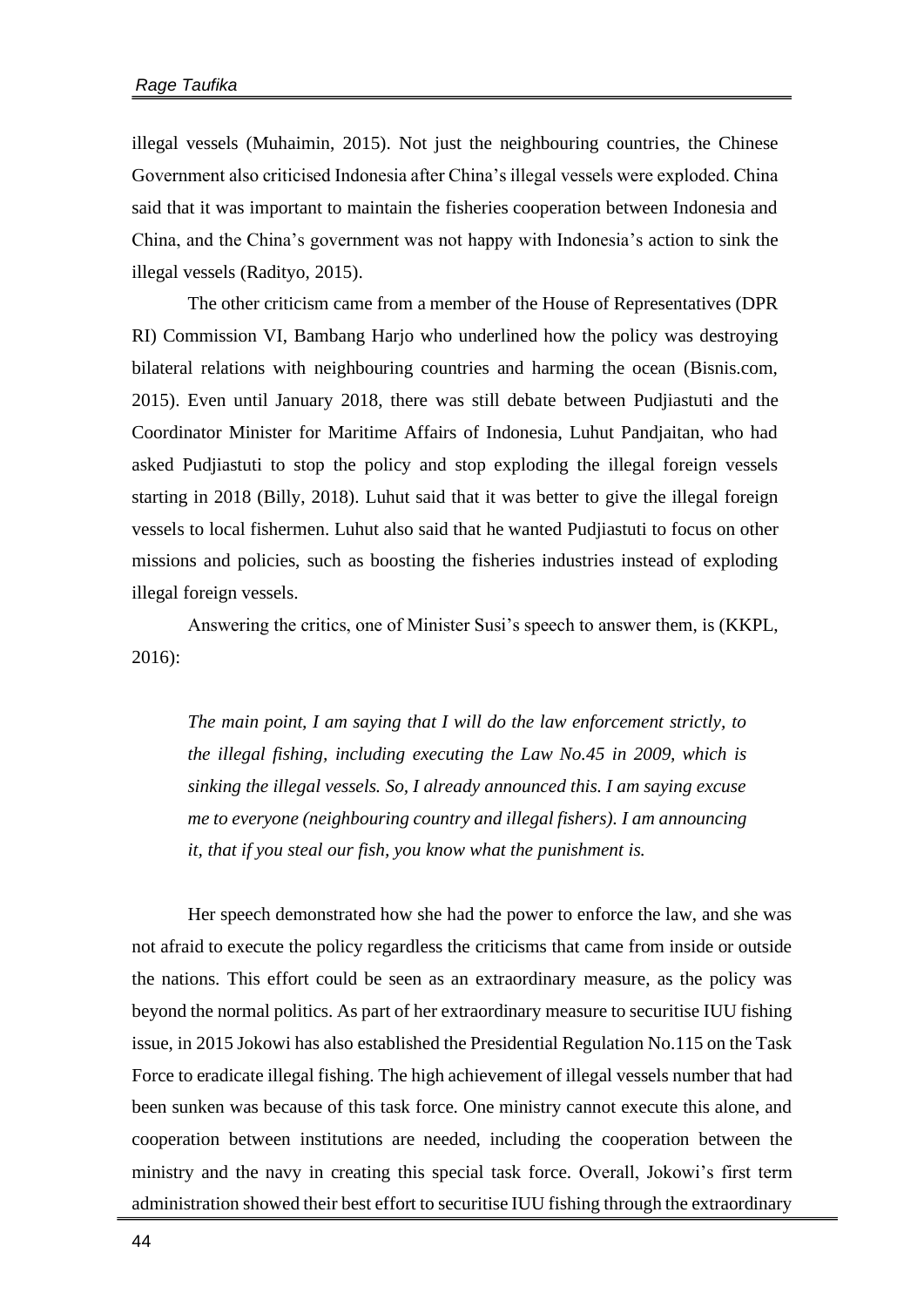measures of using the law, powerful "speech acts", sinking the vessels, and creating the IUU fishing special task force. The number of sunken vessels also shows us how this securitisation efforts were a successful securitisation compared to the previous administration.

#### **Latent Securitisation under Jokowi's Second Term Administration (2019 – Present)**

With Jokowi's re-election as the President of Indonesia for the second time, people are still expecting better policy and achievement in the Maritime sector. Surprisingly, there was no sunken illegal vessels until early 2020 when people were questioning what happened with the sinking illegal vessel policy.

In the second term of his administration, Jokowi chose Edhy Prabowo as the new Minister of Maritime Affairs and Fisheries. Tracing back to Jokowi's second term vision and mission, Jokowi's vision is to "Achieve a developed Indonesia that is sovereign, independent and has a *gotong royong* personality" (KPU, 2019). While he has 9 missions to realise his vision, his main mission is to "increase the quality of Indonesian human resources". Just like his vision, most of his missions are directed to increase the economic sector to be a 'developed' country, also to increase the human resources quality because one of Indonesia's strength is the number of its population. From Jokowi's vision and mission, he has no more concern in the maritime sector akin to his previous administration. Vision and mission are strong enough to indicate the direction of a government administration. As Jokowi's main mission is to increase the quality of human resources, we all can witness the launching of pre-employment card program. Pre-Employment Card is a training expense aid for Indonesian people who want to have or improve their skills (pekerja.go.id, 2020).

It is not to blame if every administration has a different focus or priority, because there is always something that urgently needs to be prioritised. That is why the government has many ministries to help its job in different focuses. For the maritime issues, it is then the job of the Ministry of Fisheries and Marine Affairs. During Minister Edhy's speech on his inauguration as the new minister, he said that the focus of the Ministry is to improve the relations between the Government and the fishermen (Ambari, 2019). Once again, it is showing that the priority is not going to the maritime security, the concern is going to the maritime society, the human resources. Regarding the sinking illegal foreign vessels, Minister Edhy chose to not sink the illegal vessels, but handing the caught illegal vessels to the local fishermen (Safitri, 2019). Until January 2020, at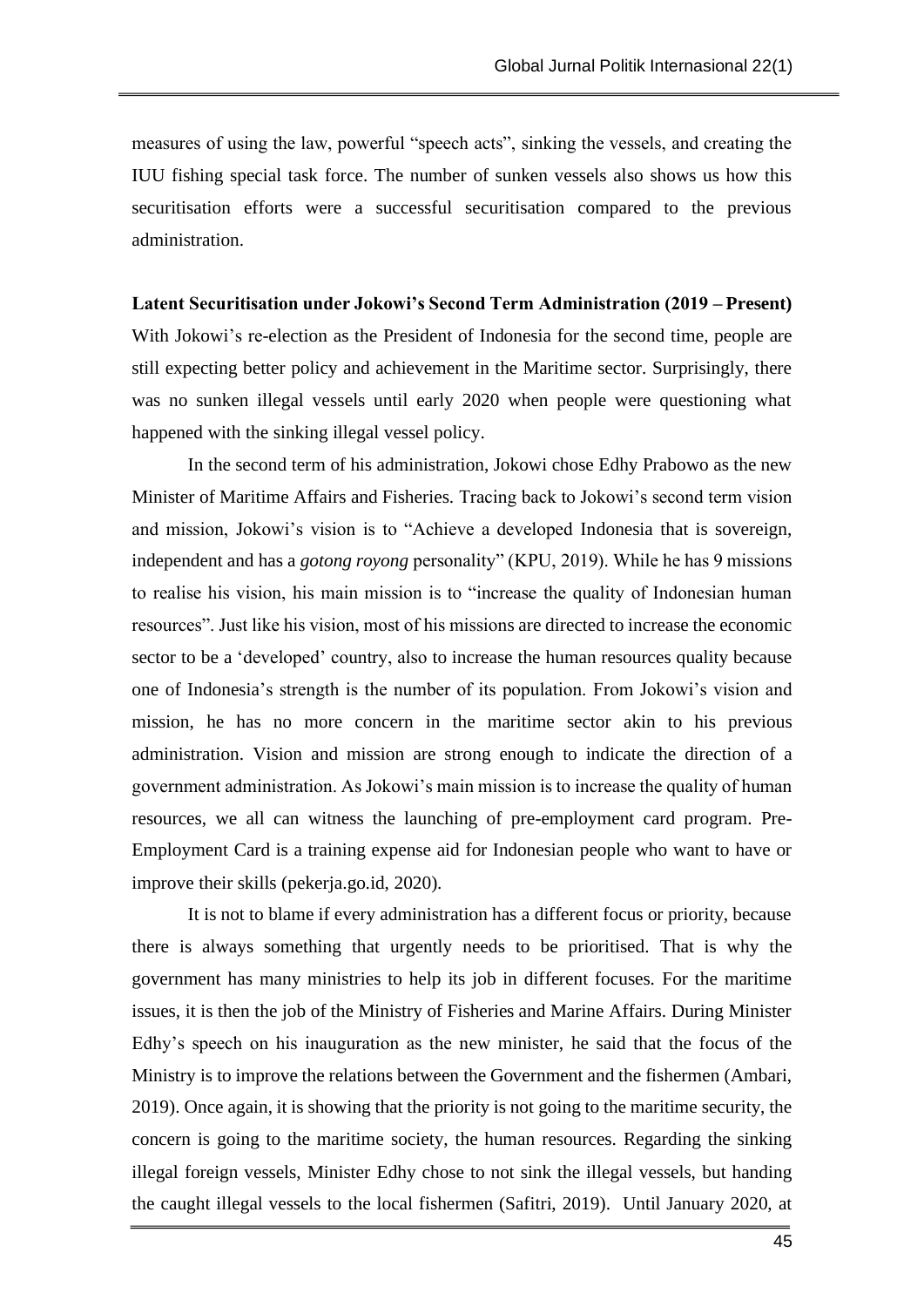least there are 10 illegal vessels that were caught by Indonesian government, but they were not sunken. The government chose to hand the vessels to some schools or fishermen so it would be useful. Moreover, rather than focusing on sinking the illegal vessels, Minister Edhy is focusing the ministry in increasing the society's welfare, especially the fishermen. His decision shows how the 'extraordinary measure' is gone and become an ordinary measure. Thus, the securitisation of IUU fishing in the on-going Jokowi's second term of administration remains 'latent'.

Unlike the previous sub-section that is showing a comparative figure of the sunken vessel, the current administration cannot be compared as the total number of sunken vessels is zero. However, a 'latent' securitisation does not indicate that it is completely gone or de-securitised. As previously explained, latent means it is existing, but lying dormant or hidden, not yet developed. There is a possibility to resurrect this policy and complete the securitisation process in Jokowi's second term of administration. However, it is going back to the priority of the government. If Indonesia thinks that IUU fishing is not an important issue, then the current action to not fully-securitise the issue is its choice as a sovereign state. However, Indonesia still could improve this by continuing the previous policy or distinctly changing the law into a better version and propose a more distinct punishment than previous years.

## *CONCLUSION*

To what extent and what ways, the Indonesian Government has securitised Illegal, Unreported, and Unregulated (IUU) fishing issue in Indonesia? It has been politicised in 2009 by the amendment of the Fisheries Law No.45/2009 with the new article to sink or burn illegal foreign vessels. Although there are some sunken illegal foreign vessels in 2009, it remained low in the later years. It is also not the focus of the government and there seemed to be no extraordinary measures during SBY's administration. Using the Securitisation spectrum from Copenhagen School, this paper would like to introduce a new concept of "Latent Securitisation" where there is no extraordinary measure, but it has been well-politicised (for example, by establishing a new law). With the law, it is a justification to have an extraordinary measure. However, during SBY's administration, the measure remains 'ordinary' and there is no strong "speech act" from the government to support the law. Thus, the IUU fishing issue in SBY's administration is latent.

It is then used by the next administration to resurrect the power that had been lying dormant for securitising IUU fishing issue. Jokowi's first term used the law to justify its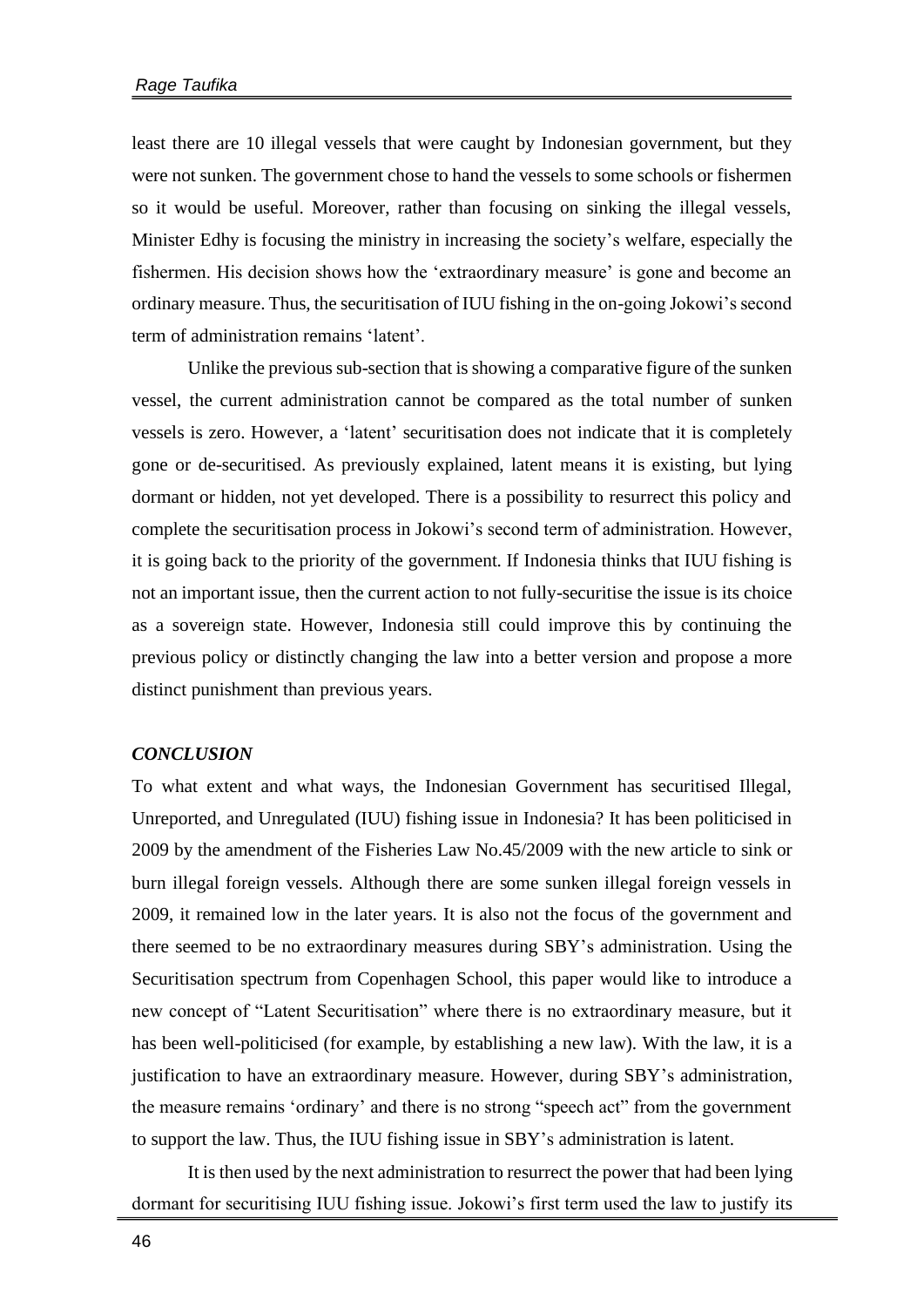actions to sink illegal foreign vessels. During Jokowi's first term, Indonesia also created the task force that is responsible in tackling IUU fishing issue. With this newly established task force, figure shows that the number of sunken vessels increased, and the issue became a priority and caught the attention of people nationally, regionally, and globally. From the speech acts that were delivered by President Jokowi and Minister Pudjiastuti, it also supported the action and distinctly showing how Indonesia is securitising this issue.

While it has successfully securitised IUU fishing issue during Jokowi's first term administration, this securitisation becomes 'latent' again now. The changing vision, mission and minister is absolutely shifting the priority and Indonesia's perspective on how to tackle IUU fishing issue. While the law is still existing, this paper concludes that we are facing a latent securitisation again towards IUU fishing issue.

#### *ACKNOWLEDGEMENTS*

This paper was developed from my master thesis, thus I would like to thank LPDP for giving me scholarship and opportunity to pursue my master degree at the University of Glasgow. I am grateful for the helpful comments from the journal's anonymous reviewers and the guidance and proofreading from the journal's editors. I would also like to thank colleagues at CSIS Jakarta for giving me critical reviews on the earlier draft of this article.

#### *BIBLIOGRAPHY*

- Ambari, M. (2019). Janji Edhy Prabowo untuk Sektor Kelautan dan Perikanan. *Mongabay*. Retrieved from: [https://www.mongabay.co.id/2019/10/23/janji](https://www.mongabay.co.id/2019/10/23/janji-edhy-prabowo-untuk-sektor-kelautan-dan-perikanan/)[edhy-prabowo-untuk-sektor-kelautan-dan-perikanan/](https://www.mongabay.co.id/2019/10/23/janji-edhy-prabowo-untuk-sektor-kelautan-dan-perikanan/)
- Asril, S. (2014). Jokowi: Saya Sampai Tiga Kali Perintah Tenggelamkan, Baru Ada Kapal yang Tenggelam. *Kompas*, 18 December. Retrieved on 15 July 2019 from:

[https://nasional.kompas.com/read/2014/12/18/12590591/Jokowi.Saya.Sampai](https://nasional.kompas.com/read/2014/12/18/12590591/Jokowi.Saya.Sampai.Tiga.Kali.Perintah.Tenggelamkan.Baru.Ada.Kapal.yang.Tenggelam) [.Tiga.Kali.Perintah.Tenggelamkan.Baru.Ada.Kapal.yang.Tenggelam](https://nasional.kompas.com/read/2014/12/18/12590591/Jokowi.Saya.Sampai.Tiga.Kali.Perintah.Tenggelamkan.Baru.Ada.Kapal.yang.Tenggelam)

- Asril, S. (2014). Jokowi: Tenggelamkan Kapal Pencuri Ikan!. *Kompas*, 18 November. Retrieved on 16 July 2019 from: [https://nasional.kompas.com/read/2014/11/18/13004411/Jokowi.Tenggelamk](https://nasional.kompas.com/read/2014/11/18/13004411/Jokowi.Tenggelamkan.Kapal.Pencuri.Ikan) [an.Kapal.Pencuri.Ikan](https://nasional.kompas.com/read/2014/11/18/13004411/Jokowi.Tenggelamkan.Kapal.Pencuri.Ikan)
- Balzacq, T. (2011). *Securitization theory: how security problems emerge and dissolve*. Routledge, Abingdon, Oxon: New York, NY.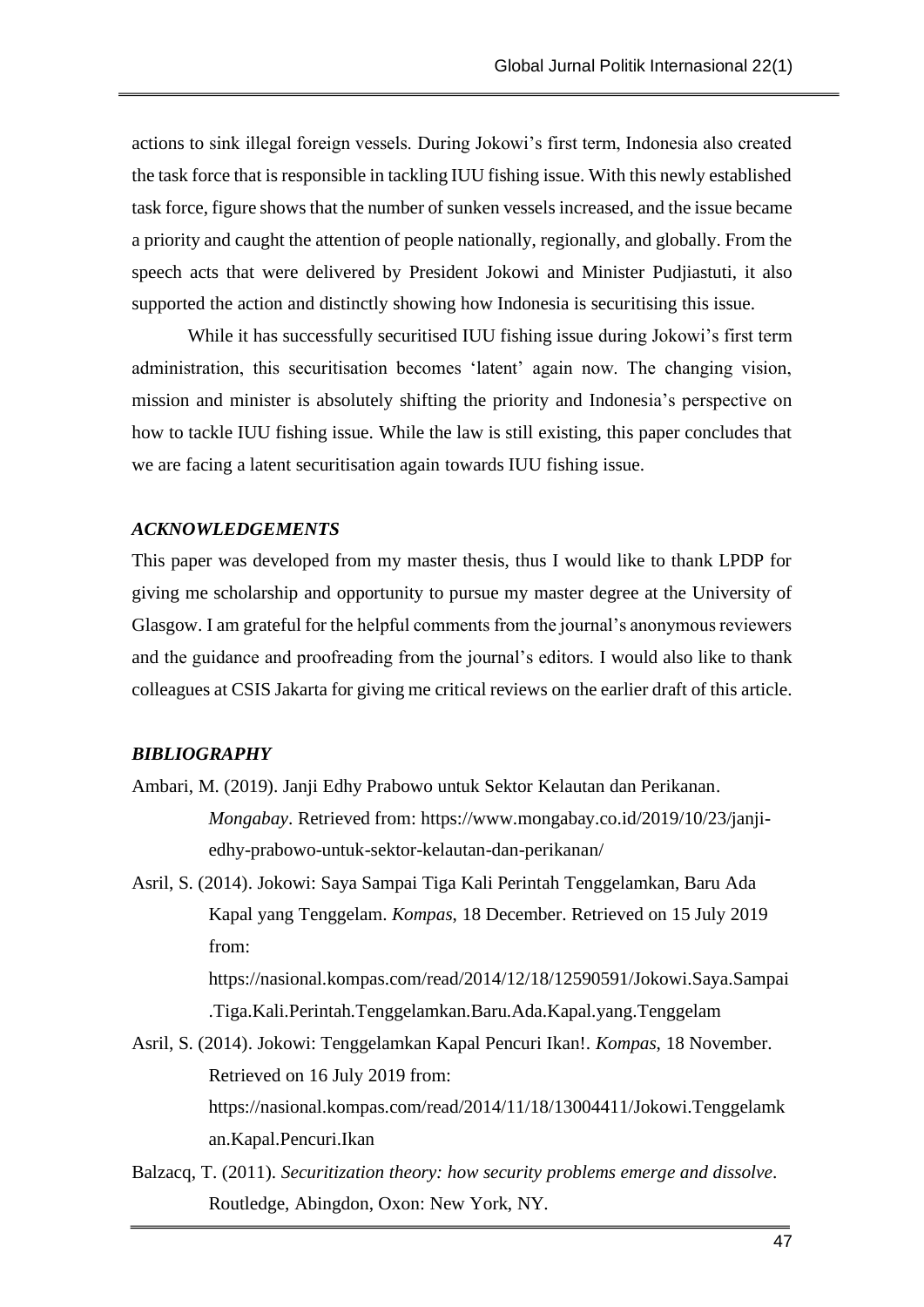- Billy, A. T. (2018). Ini Alasan Luhut Larang Menteri Susi Tenggelamkan Kapal. *TribunNews*, 9 January. Retrieved on 26 July 2019 from: [https://www.tribunnews.com/bisnis/2018/01/09/ini-alasan-luhut](https://www.tribunnews.com/bisnis/2018/01/09/ini-alasan-luhut-larangmenteri-susi-tenggelamkan-kapal)[larangmenteri-susi-tenggelamkan-kapal](https://www.tribunnews.com/bisnis/2018/01/09/ini-alasan-luhut-larangmenteri-susi-tenggelamkan-kapal)
- Bisnis (2015). Penenggelaman Kapal Ikan Asing Rusak Hubungan Bilateral dan Ekosistem, 8 January. Retrieved on 25 July 2019 from: [https://ekonomi.bisnis.com/read/20150108/99/388902/penenggelaman](https://ekonomi.bisnis.com/read/20150108/99/388902/penenggelaman-kapalikan-asing-rusak-hubungan-bilateral-dan-ekosistem)[kapalikan-asing-rusak-hubungan-bilateral-dan-ekosistem](https://ekonomi.bisnis.com/read/20150108/99/388902/penenggelaman-kapalikan-asing-rusak-hubungan-bilateral-dan-ekosistem)
- BBC (2014). Pantaskah kapal pencuri ikan ditenggelamkan?. 28 November. Retrieved on 15 July 2019 from: [https://www.bbc.com/indonesia/forum/2014/11/141127\\_forum\\_kapal\\_asing](https://www.bbc.com/indonesia/forum/2014/11/141127_forum_kapal_asing)
- Bechtle, J. (2019). Securitization and Desecuritization of Climate Change in the US under the Obama and Trump Administrations. Global Security Master Thesis, University of Glasgow.
- Burman, E. & Parker, I. (1993). *Discourse analytic research: repertoires and readings of texts in action*. London, Routledge.
- Buzan, B., Waevver, O. & Wilde, J.d. (1998), *Security: a new framework for analysis*, Lynne Rienner Pub, Boulder, Colo; London.
- Cambridge Dictionary (2019). *Latent.* Retrieved on 23 August 2019 from: <https://dictionary.cambridge.org/dictionary/english/latent>

DetikNews (2014). Ini Kata Jokowi Soal Rencana Penenggelaman Kapal Asing Pencuri Ikan. 25 November. Retrieved on 25 July 2019 from [https://news.detik.com/berita/2758365/ini-kata-jokowi-soal](https://news.detik.com/berita/2758365/ini-kata-jokowi-soal-rencanapenenggelaman-kapal-asing-pencuri-ikan)[rencanapenenggelaman-kapal-asing-pencuri-ikan](https://news.detik.com/berita/2758365/ini-kata-jokowi-soal-rencanapenenggelaman-kapal-asing-pencuri-ikan)

- DetikNews (2014). Ini Visi Misi Jokowi-Jusuf Kalla. 20 May. Retrieved on 29 August 2019 from: [https://news.detik.com/berita/d-2586880/ini-visi-misi](https://news.detik.com/berita/d-2586880/ini-visi-misi-jokowijusuf-kalla)[jokowijusuf-kalla](https://news.detik.com/berita/d-2586880/ini-visi-misi-jokowijusuf-kalla)
- Djumena, E. (2012). Indonesia Sasaran Pencurian Ikan. *Kompas*, 4 May. Retrieved on 27 July 2019 from: [https://tekno.kompas.com/read/2012/05/04/08390294/indonesia.sasaran.penc](https://tekno.kompas.com/read/2012/05/04/08390294/indonesia.sasaran.pencurian.ikan) [urian.ikan](https://tekno.kompas.com/read/2012/05/04/08390294/indonesia.sasaran.pencurian.ikan)
- Fajar, J. (2014). Wow.. Kerugian Akibat Illegal Fishing Kapal Asing Mencapai 20 Miliar USD Per Tahun. *Mongabay*, 2 December. Retrieved on 15 June 2019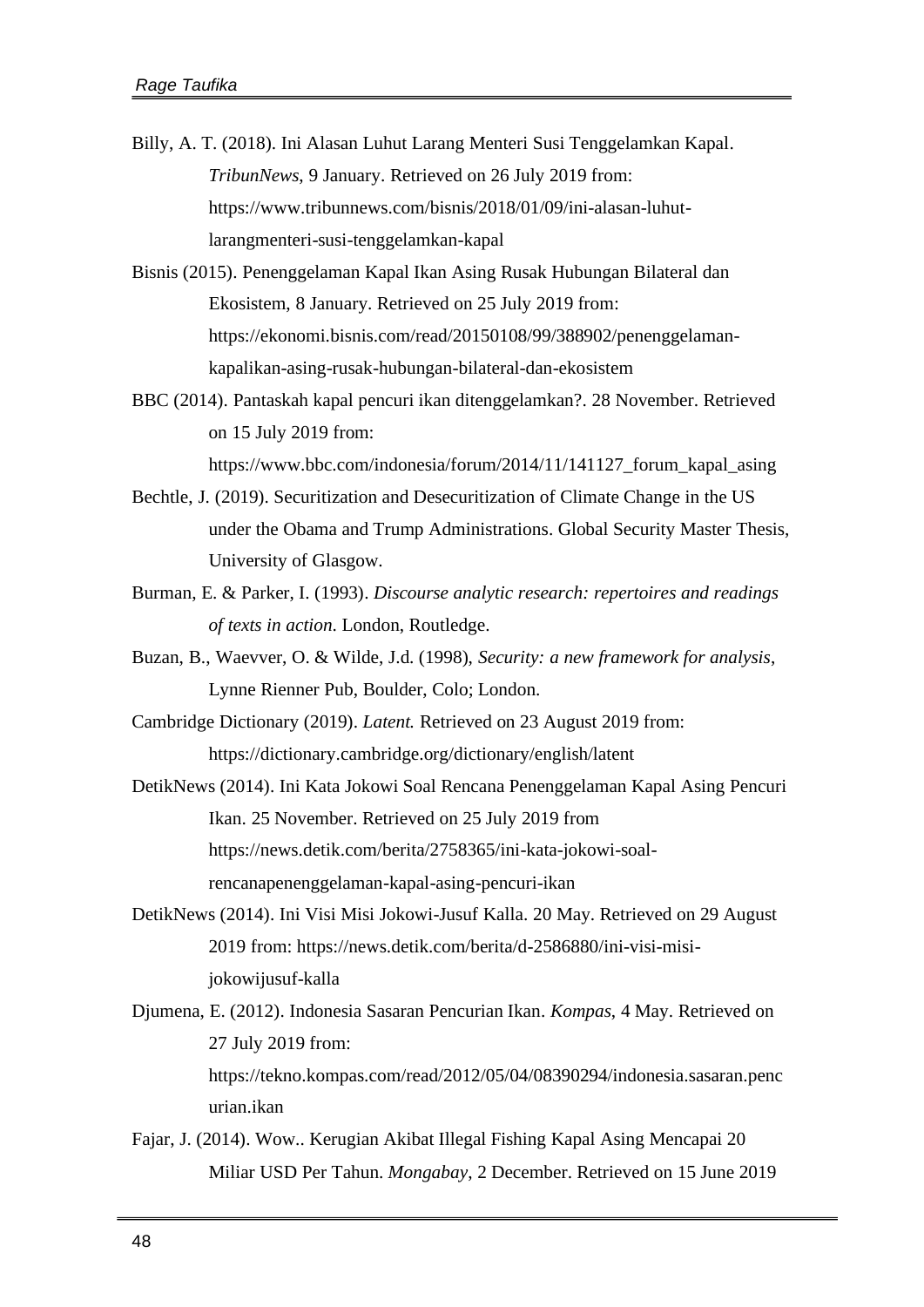from: [https://www.mongabay.co.id/2014/12/02/wow-kerugian-illegal-fishing](https://www.mongabay.co.id/2014/12/02/wow-kerugian-illegal-fishing-kapalasing-mencapai-20-miliar-usd-per-tahun/)[kapalasing-mencapai-20-miliar-usd-per-tahun/](https://www.mongabay.co.id/2014/12/02/wow-kerugian-illegal-fishing-kapalasing-mencapai-20-miliar-usd-per-tahun/)

- Fitra, S. (2016). Jokowi: Indonesia Rugi Rp 260 Triliun Akibat Pencurian Ikan. *KataData.co.id*, Retrieved from [https://katadata.co.id/berita/2016/10/10/jokowi-indonesia-rugi-rp-260-triliun](https://katadata.co.id/berita/2016/10/10/jokowi-indonesia-rugi-rp-260-triliun-akibat-pencurian-ikan)[akibat-pencurian-ikan](https://katadata.co.id/berita/2016/10/10/jokowi-indonesia-rugi-rp-260-triliun-akibat-pencurian-ikan)
- European Commission (2019). *Illegal Fishing (IUU).* Retrieved on 20 June 2019 from: [https://ec.europa.eu/fisheries/cfp/illegal\\_fishing\\_en](https://ec.europa.eu/fisheries/cfp/illegal_fishing_en)
- Food and Agriculture Organization of the United Nations. (2016). *Agreement on Port State Measures to Prevent, Deter and Eliminate Illegal, Unreported and Unregulated Fishing*. Retrieved from: <http://www.fao.org/3/i5469t/I5469T.pdf>
- Food and Agriculture Organization of the United Nations. (2019). *Combatting and Eliminating Illegal, Unreported and Unregulated (IUU) Fishing in the Asia-Pacific Region*. Retrieved from: <http://www.fao.org/3/ca4509en/CA4509EN.pdf>
- Food and Agriculture Organization of the United Nations. (2020). *Fishery and Aquaculture Country Profiles*. Retrieved from <http://www.fao.org/fishery/facp/IDN/en#CountrySector-Statistics>
- Food and Agriculture Organization of the United Nations. (2018). *The State of World Fisheries and Aquaculture 2018 - Meeting the sustainable development goals*. Rome. Licence: CC BY-NC-SA 3.0 IGO.
- Food and Agriculture Organization of the United Nations. (2019). *What is IUU fishing?* Retrieved on 20 June 2019 from: <http://www.fao.org/iuufishing/background/what-is-iuu-fishing/en/>
- Hariyadi, D. (2019). Menteri Edhy Prabowo Sebut Penenggelaman Kapal Bukan Prioritas. *Tempo.co*, Retrieved on 17 June 2020 from [https://bisnis.tempo.co/read/1278873/menteri-edhy-prabowo-sebut](https://bisnis.tempo.co/read/1278873/menteri-edhy-prabowo-sebut-penenggelaman-kapal-bukan-prioritas)[penenggelaman-kapal-bukan-prioritas](https://bisnis.tempo.co/read/1278873/menteri-edhy-prabowo-sebut-penenggelaman-kapal-bukan-prioritas)
- Hayes, J. (2013). *Constructing National Security: U.S. Relations with India and China.* Cambridge University Press.
- Isnurhadi, M. R. (2017). Sekuritisasi Illegal, Unreported, Unregulated Fishing (IUUF) di Perairan Indonesia di Era Pemerintahan Joko Widodo. *Jurnal Hubungan*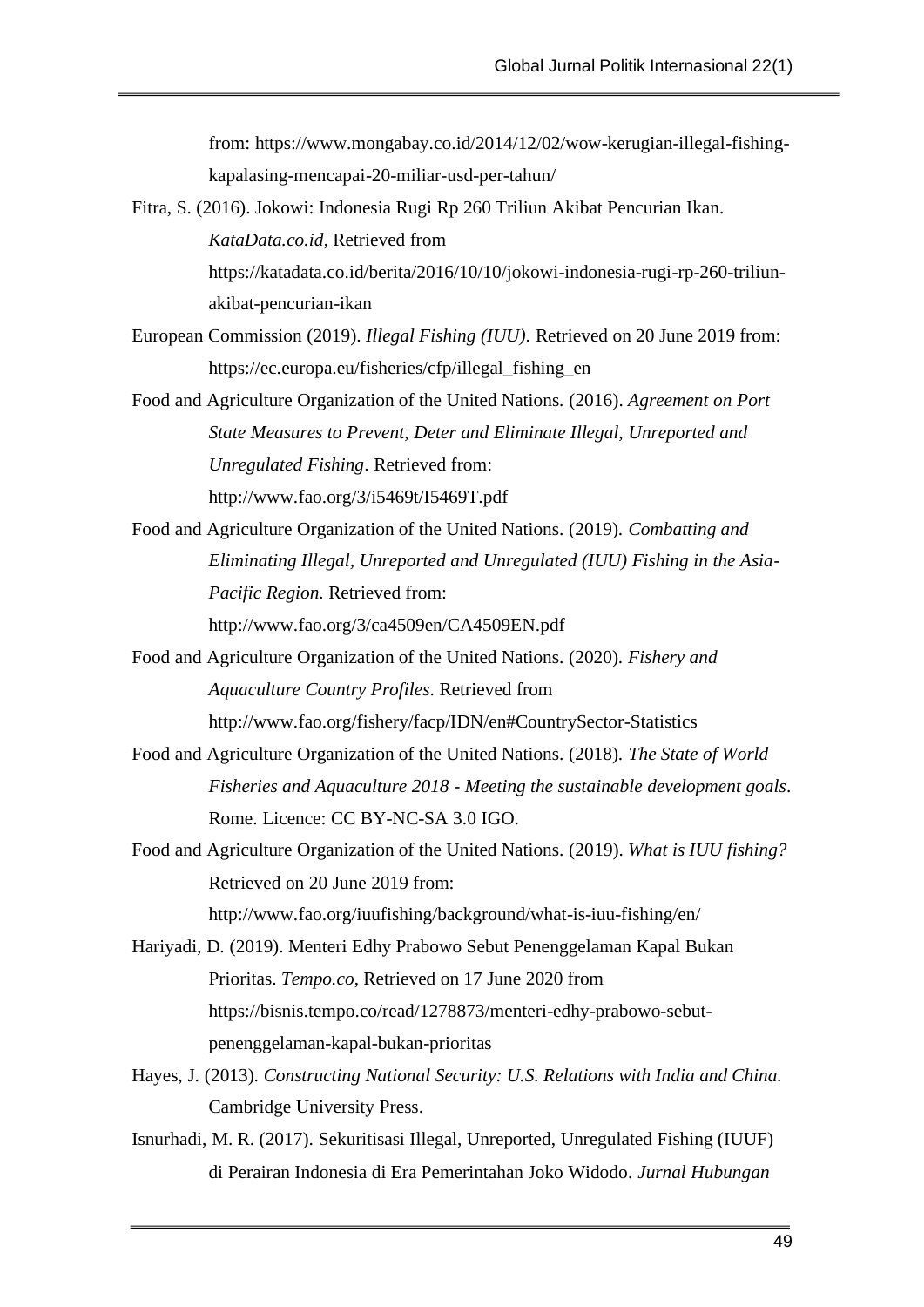*Internasional*, vol. X, no. 2, pp.13-27 Retrieved on 30 June 2019 from: <https://ejournal.unair.ac.id/JHI/article/viewFile/7300/4415>

- *Jakarta Greater* (2015). Thailand Kritik Kebijakan Penenggelaman Kapal Jokowi, 7 January. Retrieved on 19 July 2019 from: [https://jakartagreater.com/thailandkritik-kebijakan-penenggelaman-kapal](https://jakartagreater.com/thailandkritik-kebijakan-penenggelaman-kapal-jokowi/)[jokowi/](https://jakartagreater.com/thailandkritik-kebijakan-penenggelaman-kapal-jokowi/)
- Jorgensen, M. & Phillips, L (2002). *Discourse Analysis as Theory and Method*. SAGE Publications: London
- JPNN (2010). Kapal Ilegal Asing Disita, Nelayannya Dipulangkan, JPNN, 2 June. Retrieved on 20 July 2019 from: [https://www.jpnn.com/news/kapal-ilegal](https://www.jpnn.com/news/kapal-ilegal-asingdisita-nelayannya-dipulangkan)[asingdisita-nelayannya-dipulangkan](https://www.jpnn.com/news/kapal-ilegal-asingdisita-nelayannya-dipulangkan)
- Kartikasari, A. (2019). Indonesia's Image from China's Perspective on South China Sea Dispute. *Global: Jurnal Politik Internasional 2019*. Vol. 21, No.2., Page 176- 197. DOI: 10.7454/global.v2i2.404, E-ISSN: 2579-8251
- Karyotis, G. (2007). Securitization of Greek Terrorism and Arrest of the Revolutionary Organization November 17, *Cooperation and Conflict*, Vol.42(3), pp. 271– 293. doi: 10.1177/0010836707079932.
- Kementerian Kelautan dan Perikanan. (2018). *Menteri Susi : Penenggelaman Kapal adalah Amanat Undang-Undang* (9 January 2018) YouTube video, added by Kementerian Kelautan dan Perikanan Retrieved on 25 July 2019 from: <https://www.youtube.com/watch?v=HRxZMWrvidw>
- Kementerian Kelautan dan Perikanan. (2016). *[ILM] Sinergi Indonesia Berantas Illegal Fishing* (29 June 2016) YouTube video, added by Kementerian Kelautan dan Perikanan. Retrieved on 27 July 2019 from: <https://www.youtube.com/watch?v=Mv3VlPZFZQY&t=100s>
- Komisi Pemilihan Umum. (2019). *Daftar Pasangan Calon Presiden dan Wakil Presiden Pemilihan Umum Tahun 2019*. Retrieved on 25 May 2020, from [https://kpu.go.id/koleksigambar/Materi\\_Iklan\\_Presiden\\_kompas\\_parpol\\_AC](https://kpu.go.id/koleksigambar/Materi_Iklan_Presiden_kompas_parpol_ACCKORAN.pdf) [CKORAN.pdf](https://kpu.go.id/koleksigambar/Materi_Iklan_Presiden_kompas_parpol_ACCKORAN.pdf)
- Komisi Pemilihan Umum. (2009) *Visi Misi dan Program Calon Presiden dan Wakil Presiden Republik Indonesia Peserta Pemilu Presiden/Wakil Presiden 2009* Retrieved on 1 July 2019 from [http://www.indonezia.ro/ppln/Buku\\_Visi\\_Misi.pdf](http://www.indonezia.ro/ppln/Buku_Visi_Misi.pdf)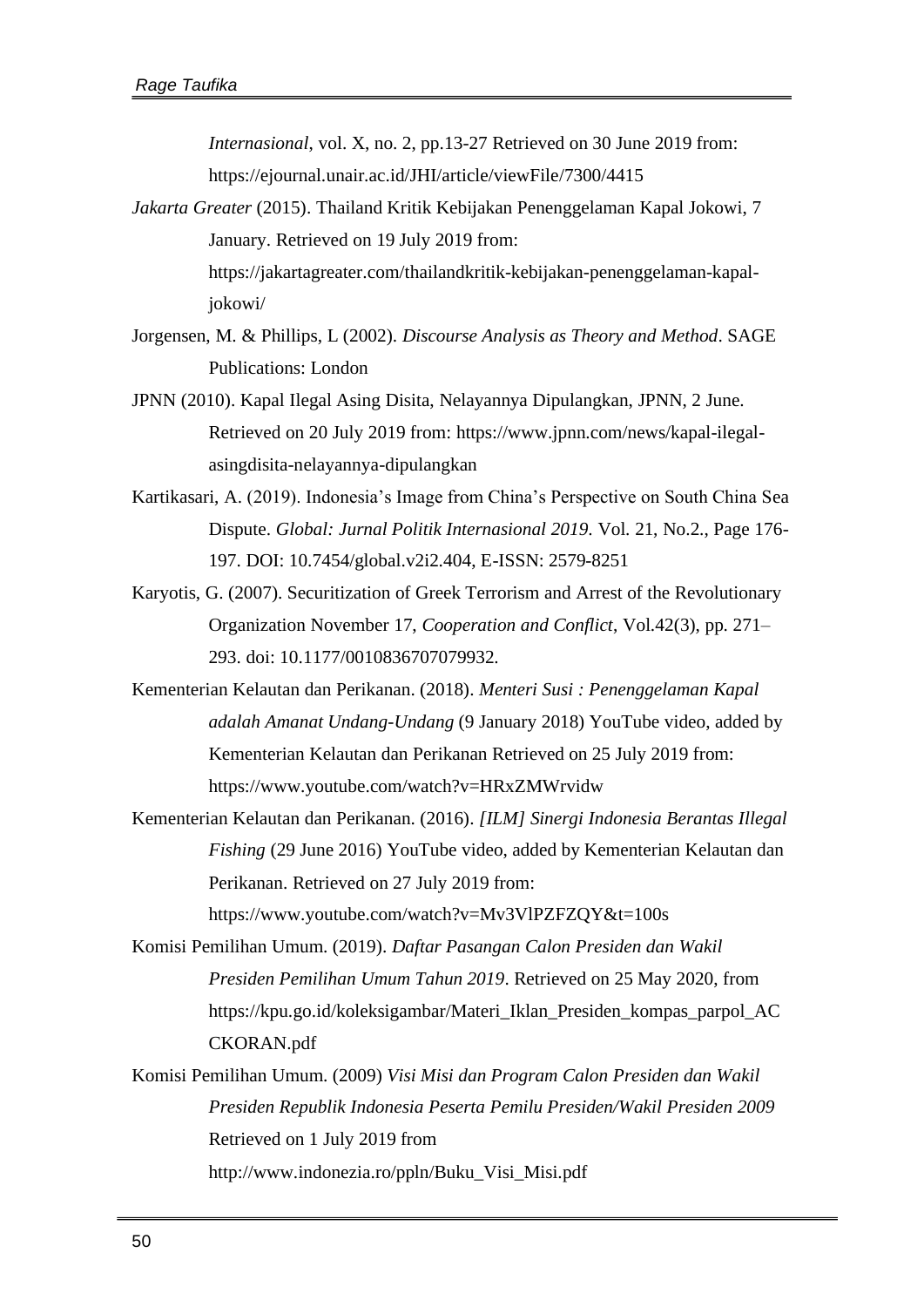- KOMPASTV. (2018). *Jokowi Bela #Tenggelamkan* (12 January 2018) YouTube video, added by KOMPASTV Retrieved on 25 July 2019 from <https://www.youtube.com/watch?v=lqoPiCiQbjA>
- Ksp (2009). Fadel Muhammad Menteri Perikanan dan Kelautan. *Kompas*, 19 October Retrieved on 23 July 2019 from: [https://nasional.kompas.com/read/2009/10/19/15503287/fadel.muhammad.me](https://nasional.kompas.com/read/2009/10/19/15503287/fadel.muhammad.menteri.perikanan.dan.kelautan) [nteri.perikanan.dan.kelautan](https://nasional.kompas.com/read/2009/10/19/15503287/fadel.muhammad.menteri.perikanan.dan.kelautan)
- Kurniawan, Y. (2018). *The politics of securitization in democratic Indonesia*. Basingstoke: Palgrave Macmillan. .
- Muhaimin (2015). Indonesia Tenggelamkan Kapal Pencuri Ikan, Vietnam Kesal. *Sindo News*, 21 August. Retrieved on 27 July 2019 from: [https://international.sindonews.com/read/1035388/40/indonesiatenggelamkan](https://international.sindonews.com/read/1035388/40/indonesiatenggelamkan-kapal-pencuri-ikan-vietnam-kesal-1440122201) [-kapal-pencuri-ikan-vietnam-kesal-1440122201](https://international.sindonews.com/read/1035388/40/indonesiatenggelamkan-kapal-pencuri-ikan-vietnam-kesal-1440122201)
- Nahaba, B. (2013). Nelayan Aceh Desak Aparat Atasi Pencurian Ikan oleh Kapal Asing. *VOA Indonesia*, 29 January. Retrieved on 27 July 2019 from: [https://www.voaindonesia.com/a/nelayan-aceh-desak-aparat-atasi](https://www.voaindonesia.com/a/nelayan-aceh-desak-aparat-atasi-pencurianikan-oleh-kapal-asing-/1592545.html)[pencurianikan-oleh-kapal-asing-/1592545.html](https://www.voaindonesia.com/a/nelayan-aceh-desak-aparat-atasi-pencurianikan-oleh-kapal-asing-/1592545.html)
- Nurdin, I. & Kurniaty, R. (2017). *The implementation of vesselsinking policy as an effort to protect indonesian fishery resources and territorial waters* (IOP Conference Series: Earth and Environmental Science)
- OECD (2004). *Fish Piracy: Combating Illegal, Unreported and Unregulated Fishing, Paris*, OECD Publishing.
- Oxford Language. (2020). *Latent*. Retrieved on 27 May 2020 from <https://www.lexico.com/en/definition/latent>
- Pekerja.go.id. (2020). *Apa Itu Kartu Prakerja?* Retrieved from <https://www.prakerja.go.id/tentang-kami>
- Peoples, Columba, Nick Vaughan-Williams. (2010). *Critical Security Studies: An Introduction*. London, Routledge.
- Perwita, A. A. B. (2004). Sekuritisasi Isu Maritim: Koordinasi Nasional dan Kerangka Kerja Sama Maritim Regional di Asia Tenggara.
- Preston, T. (2011). *Pandora's trap: presidential decision making and blame avoidance in Vietnam and Iraq*. Rowman & Littlefield Publishers, Lanham, Maryland.
- Radityo, M. (2015). China marah kapal nelayannya diledakkan Menteri Susi dan TNI AL. *Merdeka*, 22 May. Retrieved on 29 July 2019 from: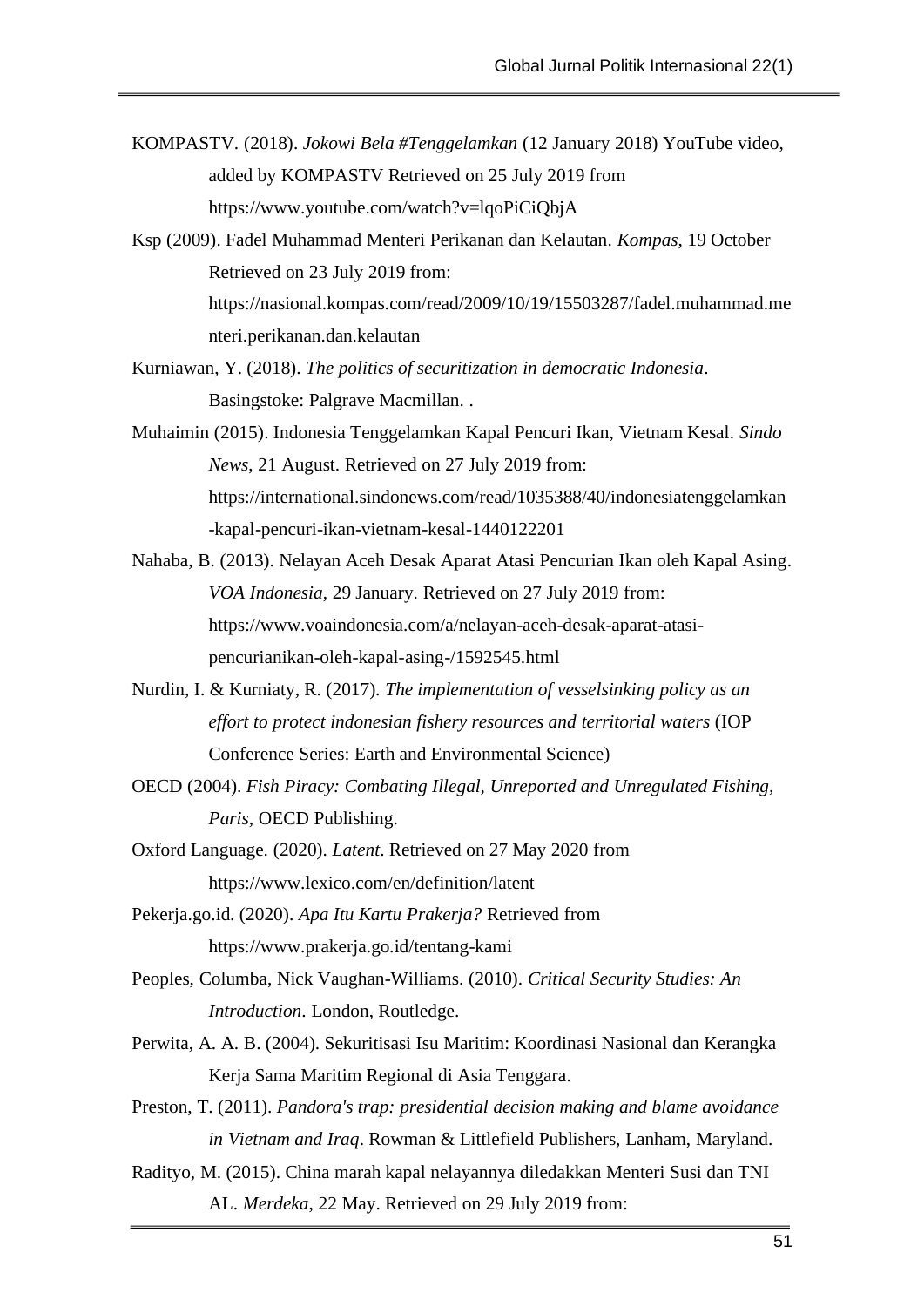[https://www.merdeka.com/dunia/china-marah-kapal-nelayannya](https://www.merdeka.com/dunia/china-marah-kapal-nelayannya-diledakkanmenteri-susi-dan-tni-al.html)[diledakkanmenteri-susi-dan-tni-al.html](https://www.merdeka.com/dunia/china-marah-kapal-nelayannya-diledakkanmenteri-susi-dan-tni-al.html)

- Razak, F. R. (2018). Kebijakan Unilateral Penanganan Imigran Ilegal Australia Pasca Pemilihan Umum Australia Tahun 2013. *Global: Jurnal Politik Internasional 2018*. Vol.20 No.2 Hlm. 137 – 159. DOI: 10/7454/global.v20i2.332 .
- RTV. (2015). *Satu Jam Bersama Susi Pudjiastuti Dengan Cheryl Tanzil –RTV* (9 February 2015) YouTube video, added by SATU JAM BERSAMA –RTV. Retrieved on 10 July 2019 from: [https://www.youtube.com/watch?v=X1HOL\\_io3VA](https://www.youtube.com/watch?v=X1HOL_io3VA)
- R. Antyo (2014). Dalam 5 tahun RI karamkan 37 kapal nelayan asing. *Beritagar*, 6 December. Retrieved on 24 August 2019 from: [https://beritagar.id/artikel/infografik/dalam-5-tahun-ri-karamkan-37](https://beritagar.id/artikel/infografik/dalam-5-tahun-ri-karamkan-37-kapalnelayan-asing-17075) [kapalnelayan-asing-17075](https://beritagar.id/artikel/infografik/dalam-5-tahun-ri-karamkan-37-kapalnelayan-asing-17075)
- Safitri, (2019). Soal Penenggelaman Kapal, Ini Penjelasan Menteri KKP Edhy Prabowo. *Kompas*. Retrieved from: [https://money.kompas.com/read/2019/11/15/061500126/soal-penenggelaman-](https://money.kompas.com/read/2019/11/15/061500126/soal-penenggelaman-kapal-ini-penjelasan-menteri-kkp-edhy-prabowo?page=all)

[kapal-ini-penjelasan-menteri-kkp-edhy-prabowo?page=all](https://money.kompas.com/read/2019/11/15/061500126/soal-penenggelaman-kapal-ini-penjelasan-menteri-kkp-edhy-prabowo?page=all)

- Septian, A. (2009). Kejahatan Perikanan Rugikan Negara Rp 30 Triliun, *Tempo*, Retrieved on 2 July 2019 from: [https://nasional.tempo.co/read/167552/kejahatan-perikanan-rugikan-negara](https://nasional.tempo.co/read/167552/kejahatan-perikanan-rugikan-negara-rp30-triliun)[rp30-triliun](https://nasional.tempo.co/read/167552/kejahatan-perikanan-rugikan-negara-rp30-triliun)
- Sirmareza, T. (2017). Aplikasi Soft System Methodology dalam analisis Diplomasi Angkatan Laut Indonesia melalui pengiriman Satgas Maritim TNI pada misi UNIFIL MTF. *Global: Jurnal Politik Internatsional,* Vol. 19 No.1, Hlm-58- 76. DOI: 10.7454/global.v19i1.122, E-ISSN: 2579-8251
- Taufan 2, *[EKSKLUSIF] Wawancara Ibu Susi Pudjiastuti Menteri Perikanan Dan Kelautan* (14 December 2014) YouTube video, added by Achmat taufan2. Retrieved on 20 July 2019 from: [https://www.youtube.com/watch?v=\\_yQuW40mGFU](https://www.youtube.com/watch?v=_yQuW40mGFU)
- Taufika, R. (2019). *The Securitisation of Illegal, Unreported and Unregulated (IUU) Fishing Issue in Indonesia Before and After 2014*. Global Security Master Thesis. University of Glasgow.
- *Tuindra* (2019). Penenggelaman Kapal Pencuri Ikan, 10 May. Retrieved on 24 August 2019 from:<https://tuindra.com/penenggelaman-kapal-pencuri-ikan/>